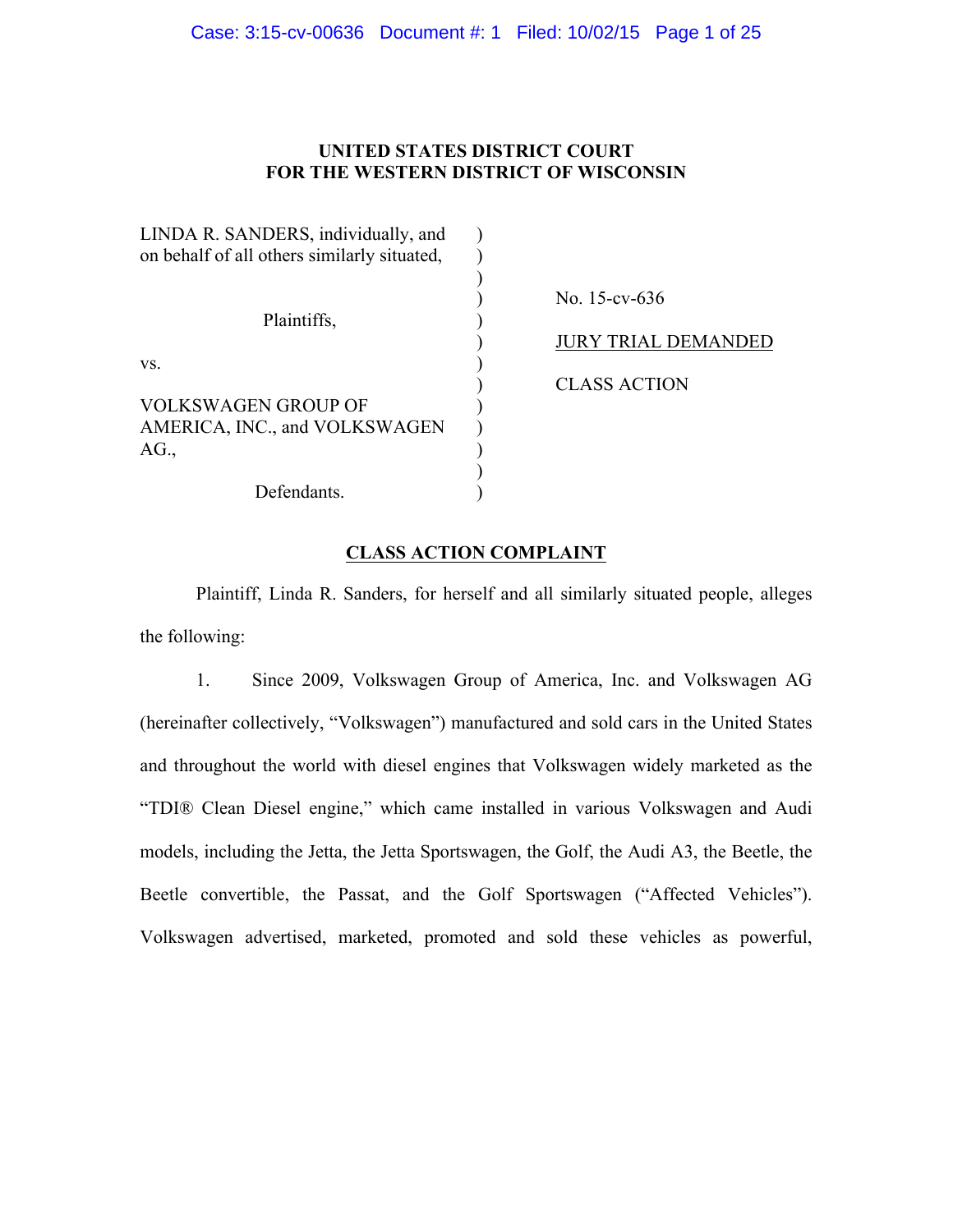efficient, and clean with low emissions as a result of the "Clean Diesel" engine system as reflected in this Volkswagen web advertisement:



2. Under the Clean Air Act, 42 U.S.C. §§ 7401-7671q, and its implementing regulations both administered and enforced by the Environmental Protection Agency ("EPA"), manufacturers of diesel-powered cars, like Volkswagen, were required to install emission control devices so that each diesel vehicle sold in the US complies with Clean Air Act emission standards, as well as to certify that such devices are installed, operative, and meet applicable standards.

3. As discussed below, consumers, including Plaintiff and members of both Classes defined below paid an increased amount and spent a premium to purchase a

<u> 1989 - Johann Stein, markin film yn y breninn y breninn y breninn y breninn y breninn y breninn y breninn y b</u>

<sup>1</sup> http://www.vw.com/features/clean-diesel/.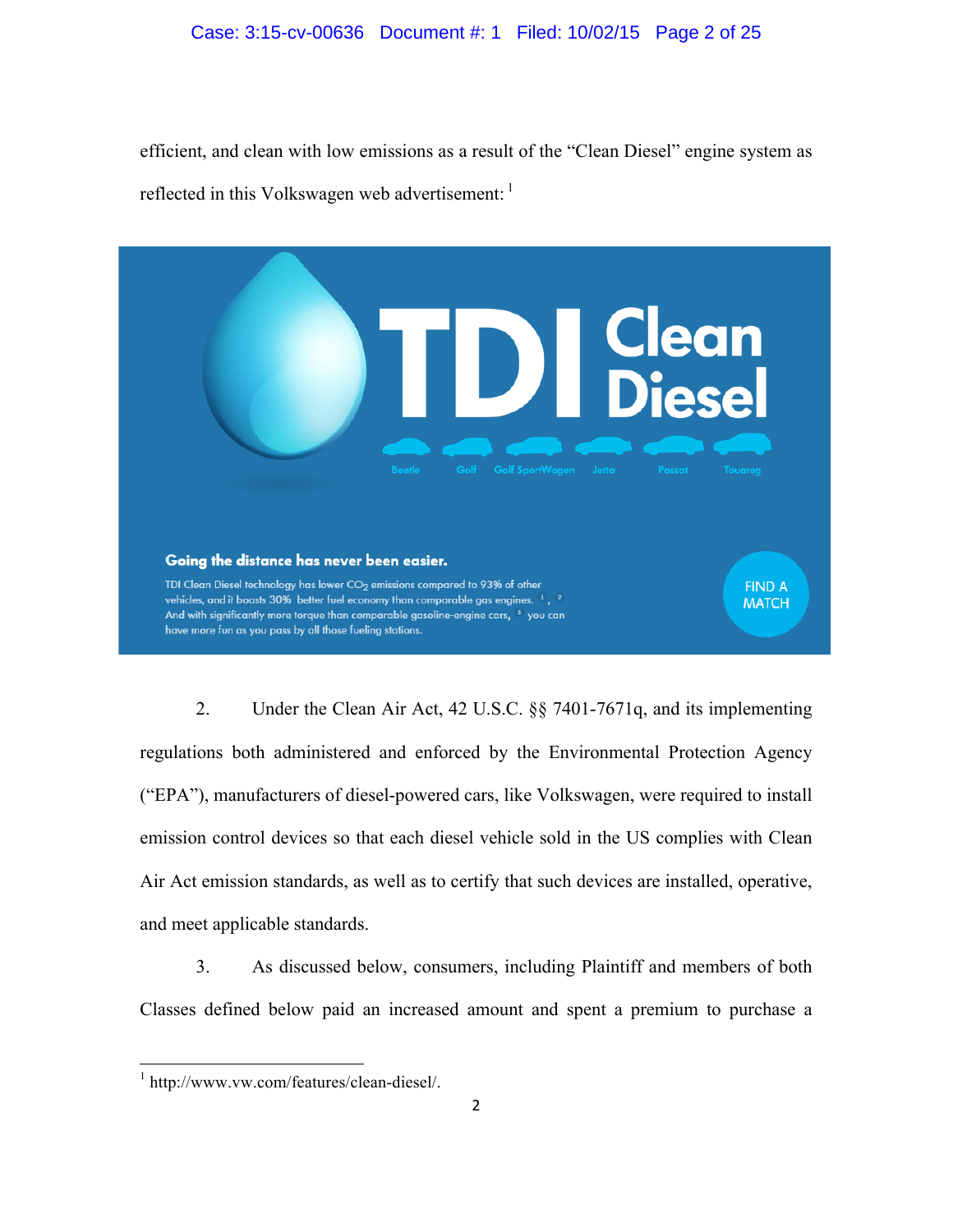### Case: 3:15-cv-00636 Document #: 1 Filed: 10/02/15 Page 3 of 25

Volkswagen or Audi with a "TDI® Clean Diesel" engine, since doing so ensured the engine was eco-friendly as well as powerful and fuel efficient.

4. It was only after an enormous investigation by state and federal regulators that anyone outside of Volkswagen learned that these "Clean Diesel" engines actually spewed 40 times the amount of emissions permitted by EPA standards. Thus, such engines were hardly the clean-operating, eco-friendly power plant that offered increased efficiency, torque, and acceleration.

5. On September 18, 2015, Phillip A. Brooks, Director, Air Enforcement

Division, Office of Civil Enforcement, with the United States Environmental Protection

Agency, issued a Notice of Violation, stating:

[T]he EPA has determined that VW manufactured and installed defeat devices in certain model year 2009 through 2015 diesel light-duty vehicles equipped with 2.0 liter engines. These defeat devices bypass, defeat, or render inoperative elements of the vehicles' emission control system that exist to comply with [Clean Air Act] emission standards. **Therefore, VW violated section 203(a)(3)(B) of the CAA, 42 U.S.C. § 7522(a)(3)(B).**  Additionally, the EPA has determined that, due to the existence of the defeat devices in these vehicles, these vehicles do not conform in all material respects to the vehicle specifications described in the applications for the certificates of conformity that purportedly cover them. **Therefore, VW also violated section 203(a)(1) of the CAA, 42 U.S.C. § 7522(a)(1) by selling, offering for sale, introducing into commerce, delivering for introduction into commerce, or importing these vehicles, or for causing any of the foregoing acts.2**

Director Brooks continued by explaining Volkswagen's method of deceiving regulators,

and, necessarily, consumers, which stands at the center and is at the heart of this case:

Specifically, VW manufactured and installed software in the electronic control module (ECM) of these vehicles that sensed when the vehicle was being tested for compliance with EPA emissions standards. For ease of

<sup>2</sup> *See* Sept. 18, 2015 Notice of Violation (emphasis added).

<u> 1989 - Johann Stein, fransk politik (d. 1989)</u>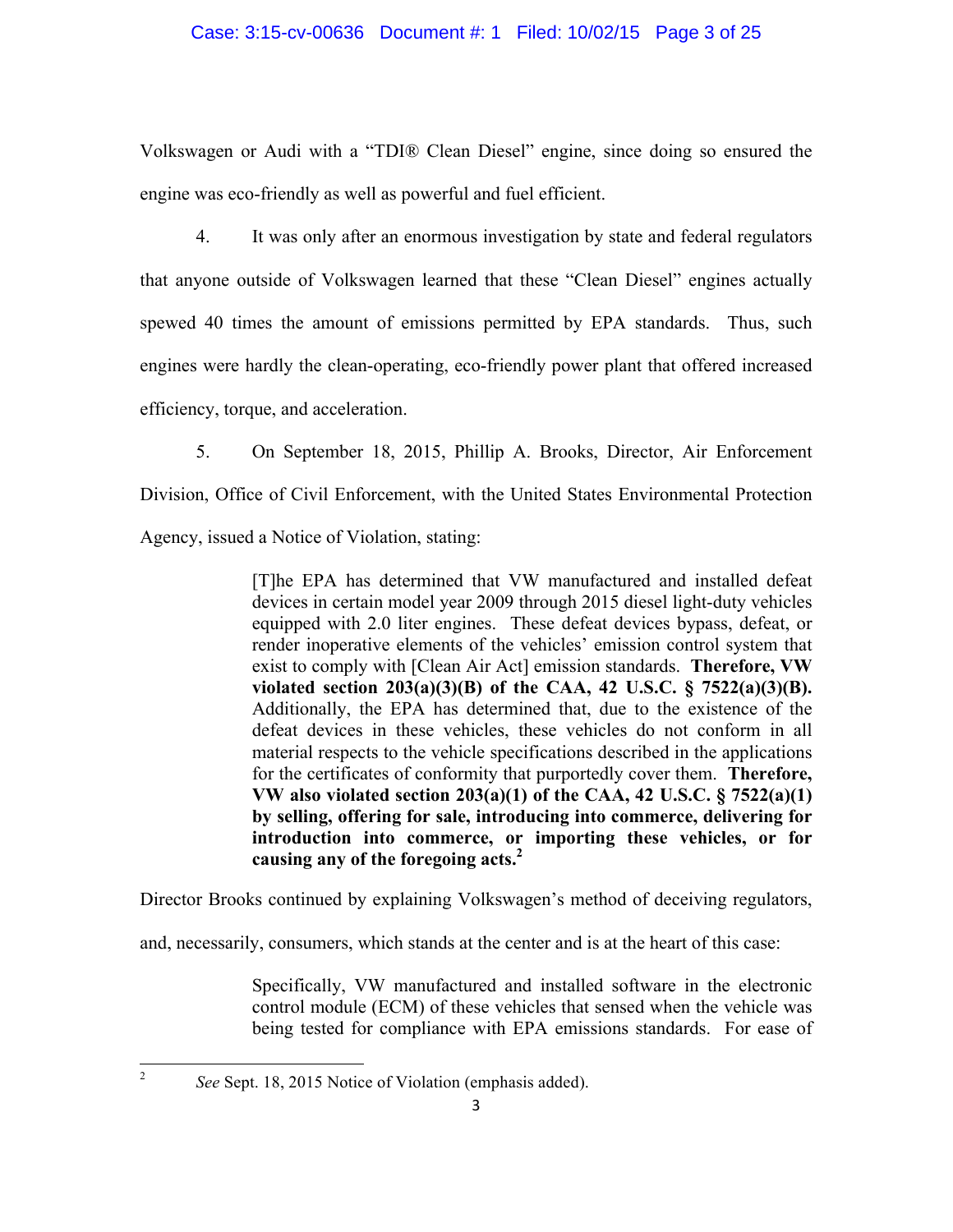reference, the EPA is calling this the "switch." The "switch" senses whether the vehicle is being tested or not based on various inputs including the position of the steering wheel, vehicle speed, the duration of the engine's operation, and barometric pressure. These inputs precisely track the parameters of the federal test procedure used for emission testing for EPA certification purposes. During EPA emission testing, the vehicles' ECM ran software which produced compliant emission results under an ECM calibration that VW referred to as the "dyno calibration" (referring to the equipment used in emissions testing, called a dynometer). At all other times during normal vehicle operation, the "switch" was activated and the vehicle ECM software ran a separate "road calibration" which reduced the effectiveness of the emission control system (specifically the selective catalytic reduction or the lean NOx trap). **As a result, emissions of NOx increased by a factor of 10 to 40 times above the EPA compliant levels, depending on the type of drive cycle (e.g., city, highway).<sup>3</sup>**

As Cynthia Giles, Assistant Administrator for the Office of Enforcement and Compliance Assurance at the EPA summed up: "[u]sing a defeat device in cars to evade clean air standards is illegal and a threat to public health."

6. As described above, Volkswagen employed sophisticated software in Affected Vehicles that detected when the vehicle was undergoing official emissions tests before turning on full emissions controls to ensure the vehicle would pass emission scrutiny. After the test and at all other times, the software would revert to limited emission control, allowing NOx emissions to reach as much as 40 times the amount permitted by EPA standards. In short, Volkswagen cheated to get the results from its product that it desired.

7. NOx emissions not only contribute to nitrogen dioxide, ground-level ozone and fine particulate pollution, NOx also carries serious health risks and are linked with asthma attacks, respiratory illness, and other maladies.

<u> 1989 - Johann Stein, fransk politik (d. 1989)</u> <sup>3</sup> *Id.* (emphasis added).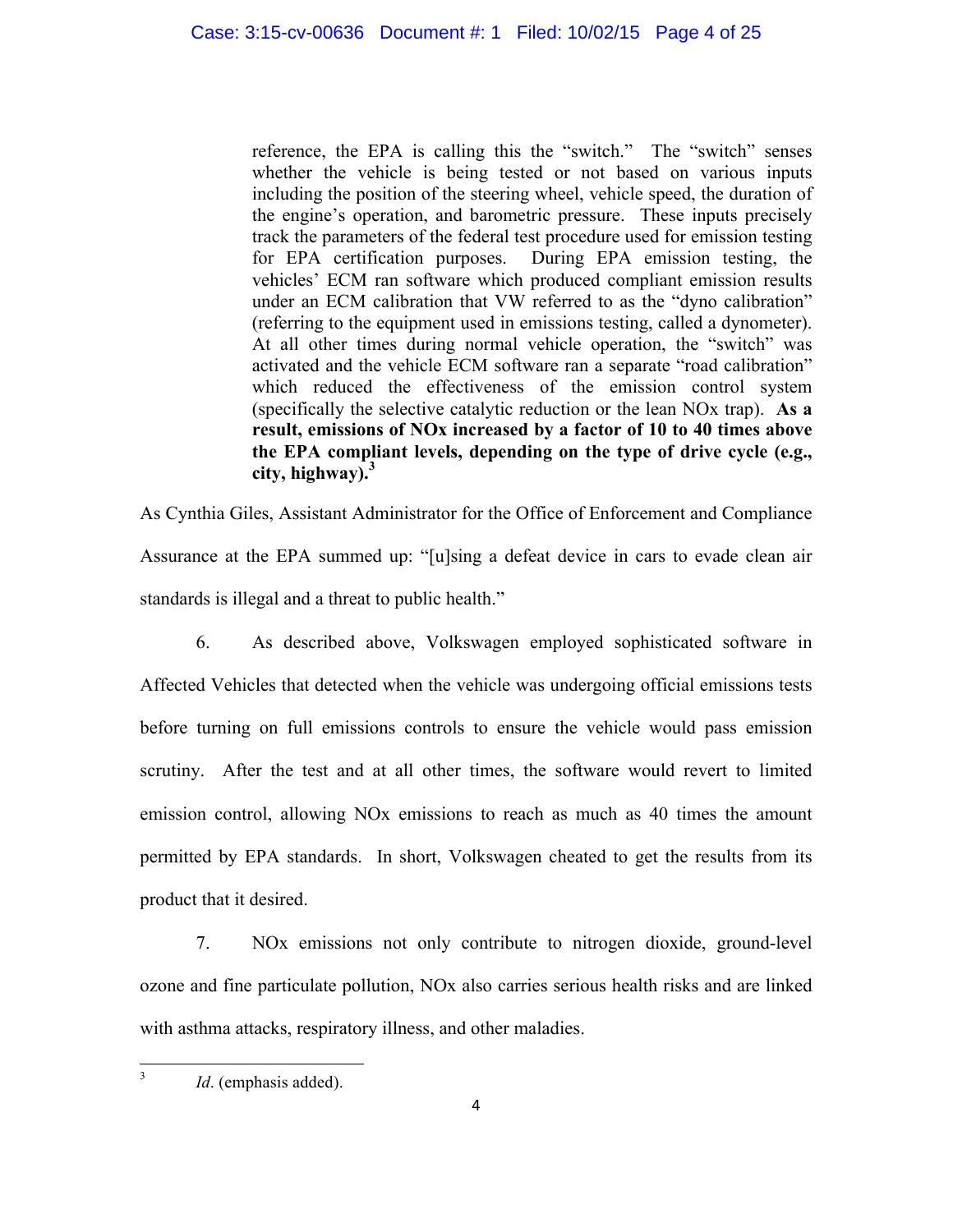#### Case: 3:15-cv-00636 Document #: 1 Filed: 10/02/15 Page 5 of 25

8. If concealing the true emissions profile of the Affected Vehicles were not enough, Volkswagen compounded the deception by charging Plaintiff and members of both Classes a significant premium and an increased amount for the Affected Vehicles. For example, the highest level gas Jetta SE has a base MSRP of \$20,095, while the Clean Diesel TDI SEL carries an MSRP of \$26,410, representing a \$6,315 premium. Volkswagen collected such premiums across its entire affected vehicle fleet, as represented by the following chart:

| <b>Model</b>     | <b>Base MSRP</b> | <b>Mid-level MSRP</b> | <b>Top-Line MSRP</b> |
|------------------|------------------|-----------------------|----------------------|
| <b>VW Jetta</b>  | \$2,860          | \$4,300               | \$6,315              |
| <b>VW Beetle</b> | \$4,635          | n/a                   | \$2,640              |
| <b>VW Golf</b>   | \$2,950          | \$1,000               | \$1,000              |
| <b>VW Passat</b> | \$5,755          | \$4,750               | \$6,855              |
| Audi A3          | \$2,805          | \$3,095               | \$2,925              |

9. Now, with the truth about Volkswagen's deception in the open and as a result of Volkswagen's conduct, the value of Affected Vehicles will drop significantly. Already, the EPA has initiated a recall covering roughly 482,000 Affected Vehicles sold in the United States since 2009 that will require Volkswagen to make the vehicles compliant with EPA emissions requirements at all times during normal operation. To do so, however, will require substantially reducing the power and efficiency of the vehicle, causing Plaintiff and members of both Classes to suffer actual harm and damages as the Affected Vehicles will no longer perform as they did when purchased and as advertised, which, in turn, will both diminish the value of every affected vehicle, including reducing the residual value of leased vehicles, thereby causing lessees to incur additional damages, not to mention causing owners and lessees of Affected Vehicles to pay more for fuel.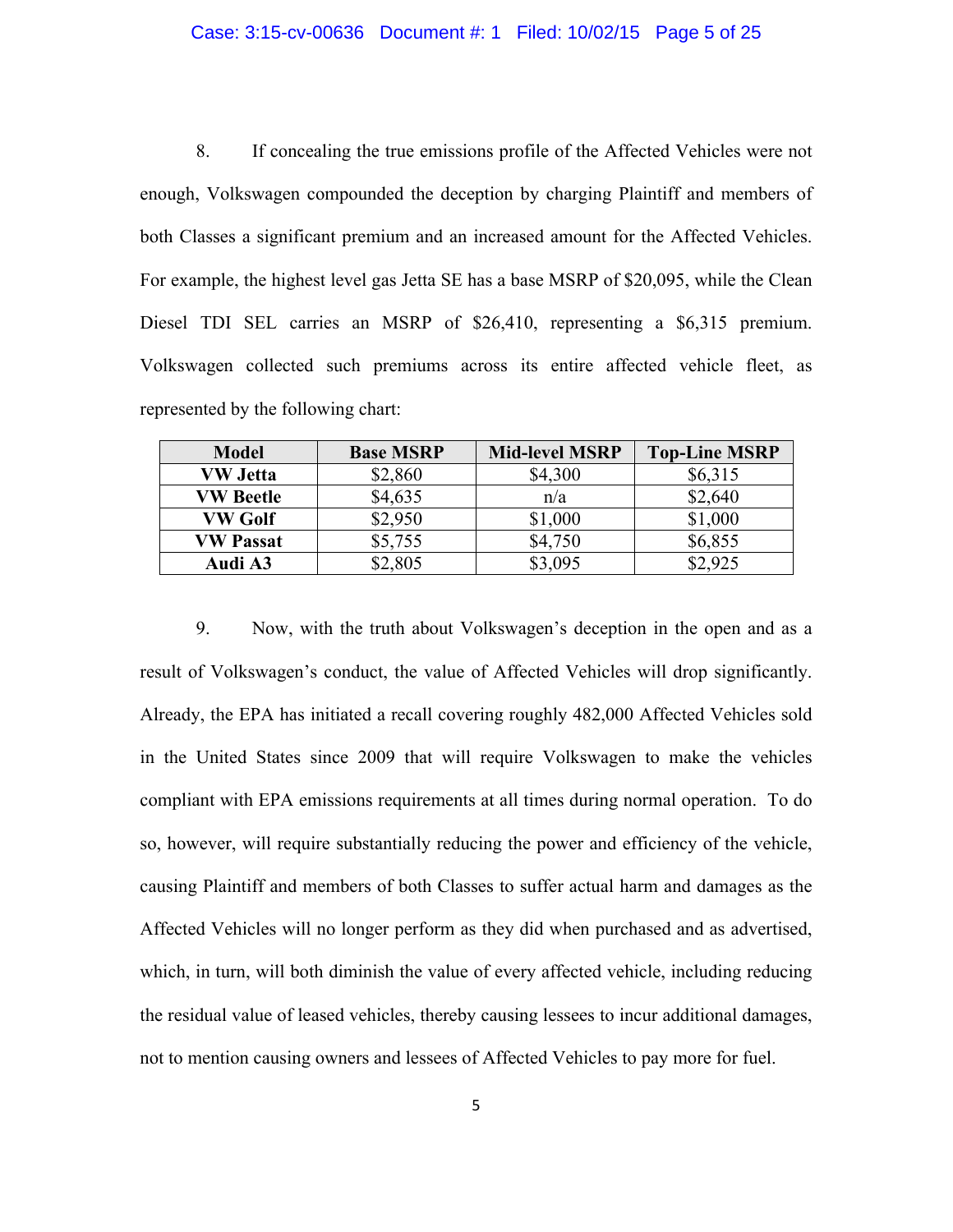#### Case: 3:15-cv-00636 Document #: 1 Filed: 10/02/15 Page 6 of 25

10. As recent as September 20, 2015, Volkswagen conceded the truth of the EPA allegations to U.S. regulators, admitting that it programmed its cars to detect when the vehicles were tested and adjust the running of the diesel engines to hide the true emissions. More recently, on September 23, 2015, Volkswagen Chief Executive Martin Winterkorn resigned his position over the matter, after apologizing for breaking the trust of Volkswagen customers and the public.

11. Accordingly, Volkswagen intentionally breached federal and state law as well as EPA rules and regulations by selling in the United States its vehicles containing devices that purposefully evaded federal and state laws, concealing from plaintiff and members of both Classes that its Affected Vehicles emit in excess of the allowable limits of pollutants under normal operating conditions, in some cases over 40 times the allowable limits, causing Plaintiff and members of both Classes to suffer damages. Had Plaintiff and members of both Classes been apprised of the "defeat device" at the time of purchase or lease of the Affected Vehicles, they would not have purchased or leased the vehicle or paid significantly less than the premium they did pay.

#### **JURISDICTION AND VENUE**

12. Jurisdiction is proper in this Court pursuant to the Class Action Fairness Act, 28 U.S.C. § 1332(d), since the proposed Classes consists of 100 or more members; the aggregate amount in controversy exceeds \$5,000,000, exclusive of interest and costs; and minimal diversity exists.

13. Venue is proper in the Western District of Wisconsin under 28 U.S.C. § 1391 because a substantial part of the events or omissions giving rise to these claims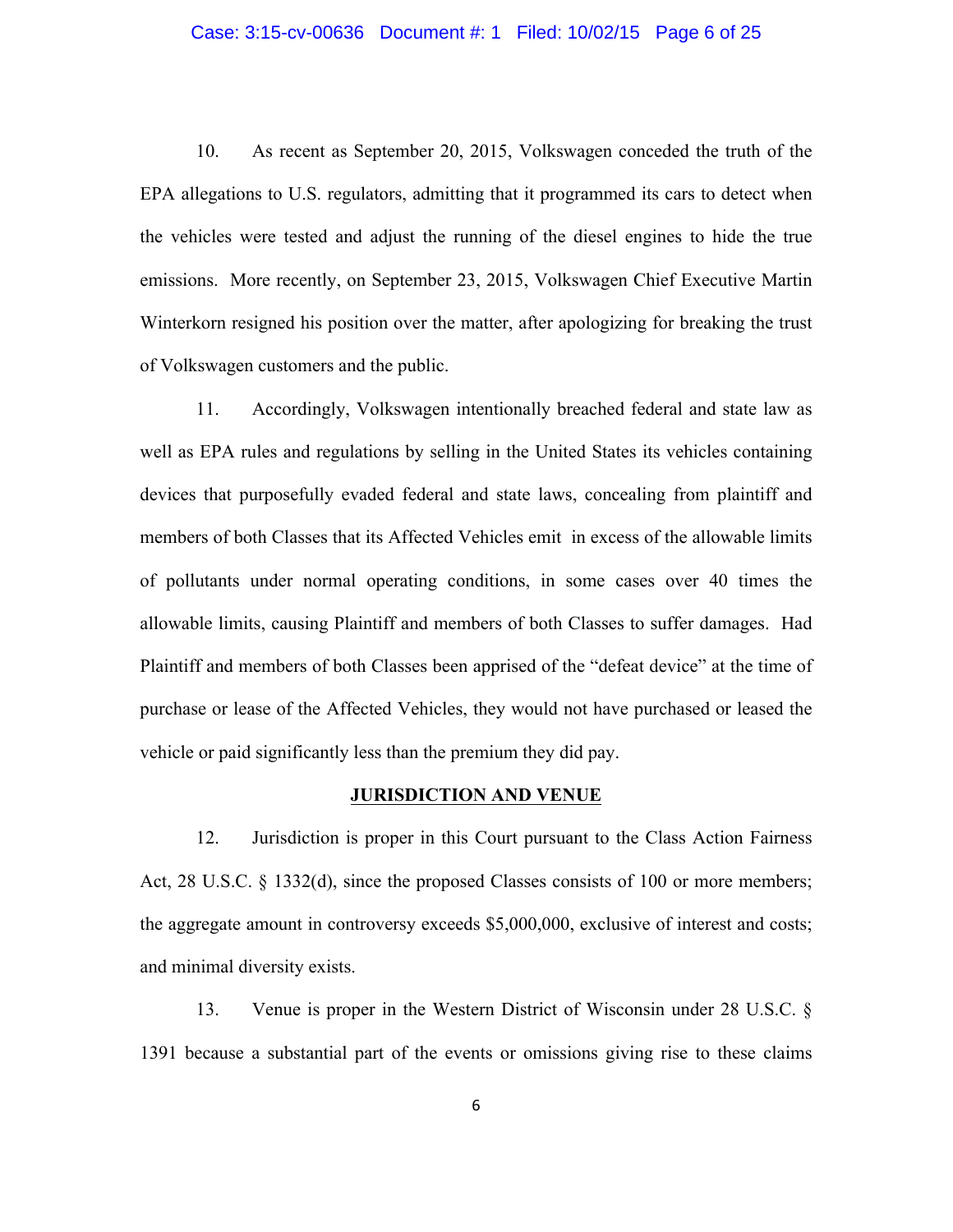#### Case: 3:15-cv-00636 Document #: 1 Filed: 10/02/15 Page 7 of 25

occurred in this district. Plaintiff resides in this District and Volkswagen has marketed, advertised, sold, and leased Affected Vehicles within this district.

#### **PARTIES**

14. Plaintiff Linda R. Sanders resides in Madison, Wisconsin. In June 2011, she purchased a brand new 2011 Golf TDI, from Zimbrick Volkswagen of Madison Wisconsin, an authorized Volkswagen dealer located at 1430 N. Stoughton Rd. also in Madison.

15. At the time she purchased the vehicle, she relied upon the representations of Volkswagen that its product was compliant with EPA requirements and was completely unaware that Volkswagen intentionally equipped her Golf TDI with an emissions control "defeat device" in order to ensure the vehicle received EPA certification and passed emissions tests, despite at all other times emitting 40 times the amount of pollutants allowed by law. Volkswagen's use of the "defeat device" has caused Plaintiff out-of-pocket loss, future attempted repairs, and has diminished the value of her vehicle.

16. Similarly, Volkswagen knew about and intentionally installed the "defeat device" without disclosing the presence and effect of the device to Plaintiff. Thus, Plaintiff purchased her vehicle on the reasonable, mistaken belief in reliance upon Volkswagen that her vehicle not only complied with United States emissions standards and was properly EPA certified, but would have retained all of its operating characteristics throughout its useful life.

7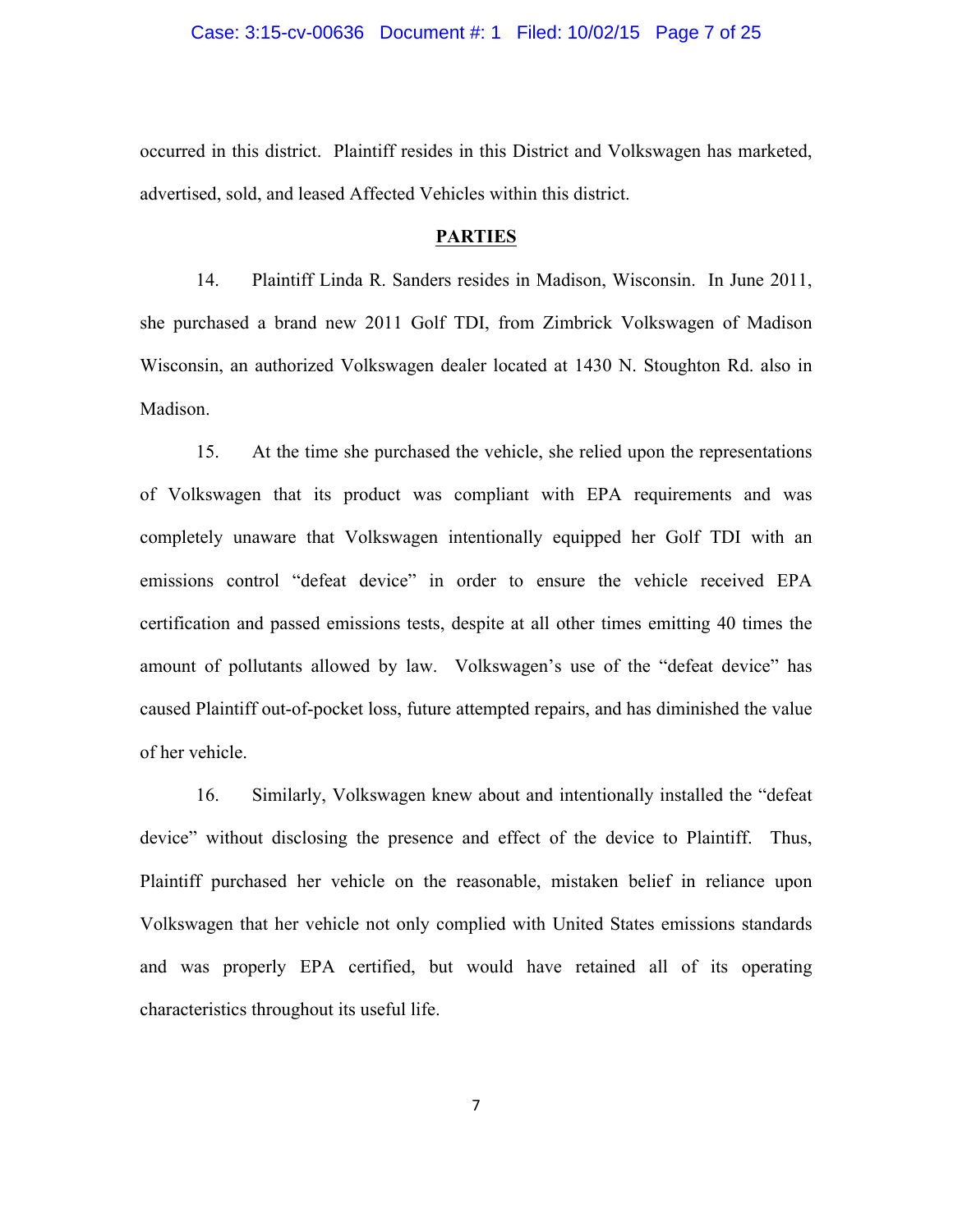#### Case: 3:15-cv-00636 Document #: 1 Filed: 10/02/15 Page 8 of 25

17. Moreover, Plaintiff selected and ultimately purchased her Golf TDI based on what she learned of the "Clean Diesel" system through Volkswagens advertisements and representations, including those representations made on Volkswagen's behalf by the sales staff at Zimbrick Volkswagen of Madison. More specifically, the reason that she purchased her Golf TDI and not another vehicle, was her understanding, informed by Volkswagen's marketing, that Volkswagen's "Clean Diesel" system had a lessened impact on the environment when compared with other similar vehicles due to lower emissions. When deciding to purchase the vehicle, she further relied on Volkswagen's representations that her Golf TDI was compliant with EPA and California emissions standards, which appeared within Volkswagen's print and web-based marketing and as well as conveyed through the sales staff at its authorized dealer, Zimbrick Volkswagen of Madison, as well as on Volkswagen's website.

18. She also learned about the purported benefits of Volkswagen's "Clean Diesel" system from Volkswagen television and radio advertisements, which characterized Volkswagen's "Clean Diesel" system as environmentally safe, powerful, and fuel efficient, which was consistent with all other representations made by Volkswagen to Plaintiff.

19. Collectively, Plaintiff recalls Volkswagen's "Clean Diesel" marketing touted the engine system as environmentally friendly given that it was clean-running with low emissions, but also efficient and powerful. She never saw any advertisements or representations containing disclosure of Volkswagen's use of a "defeat device" or that Volkswagen cheated its certification of EPA compliance. Indeed, if Volkswagen had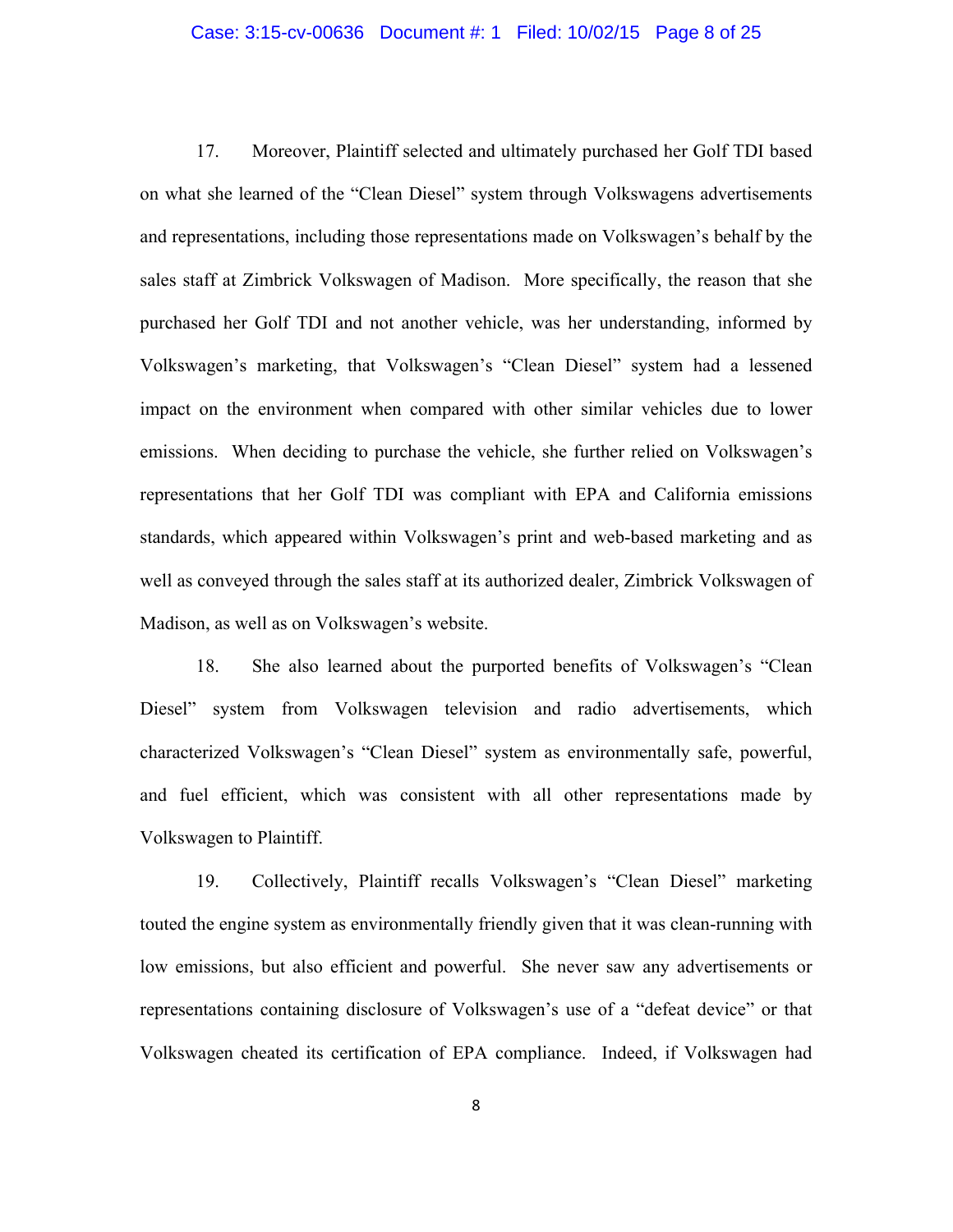#### Case: 3:15-cv-00636 Document #: 1 Filed: 10/02/15 Page 9 of 25

disclosed that the "Clean Diesel" system actually emitted 40 times the allowable levels of pollutants, such as NOx, she would not have purchased the Golf TDI.

20. Accordingly, Plaintiff and members of each class have suffered an ascertainable loss as a result of Volkswagen's misrepresentations and omissions pertaining to the "Clean Diesel" system, including, out-of-pocket losses and future attempted repairs, future additional fuel costs, as well as reduced performance and diminished value of the vehicle as well as other damages to be quantified and determined.

21. At no point did Volkswagen or any of its agents, dealers or representatives disclose to Plaintiff and members of both Classes of the existence of the "defeat device" prior to purchase.

22. Volkswagen Group of America, Inc. is a corporation conducting business in all 50 states and is organized under the laws of New Jersey, maintaining its principal place of business in Herndon, Virginia. At all times relevant to this case, Volkswagen marketed, manufactured, sold, distributed, leased, and warranted the affected vehicle under the Volkswagen and Audi brands throughout the United States. Volkswagen and/or its agents designed, engineered, manufactured, installed, and serviced the Clean Diesel engine systems in the Affected Vehicles, which included the "defeat device."

23. Volkswagen AG is a foreign for-profit corporation with its principal place of business at 38436 Wolfsburg, Germany. Volkswagen AG is among the world's largest manufacturers, owning and controlling Volkswagen and Audi brands among others. Volkswagen AG designs, manufactures, tests, markets, distributes, and sells the Affected Vehicles. Volkswagen AG delivers its products into the stream of commerce and does so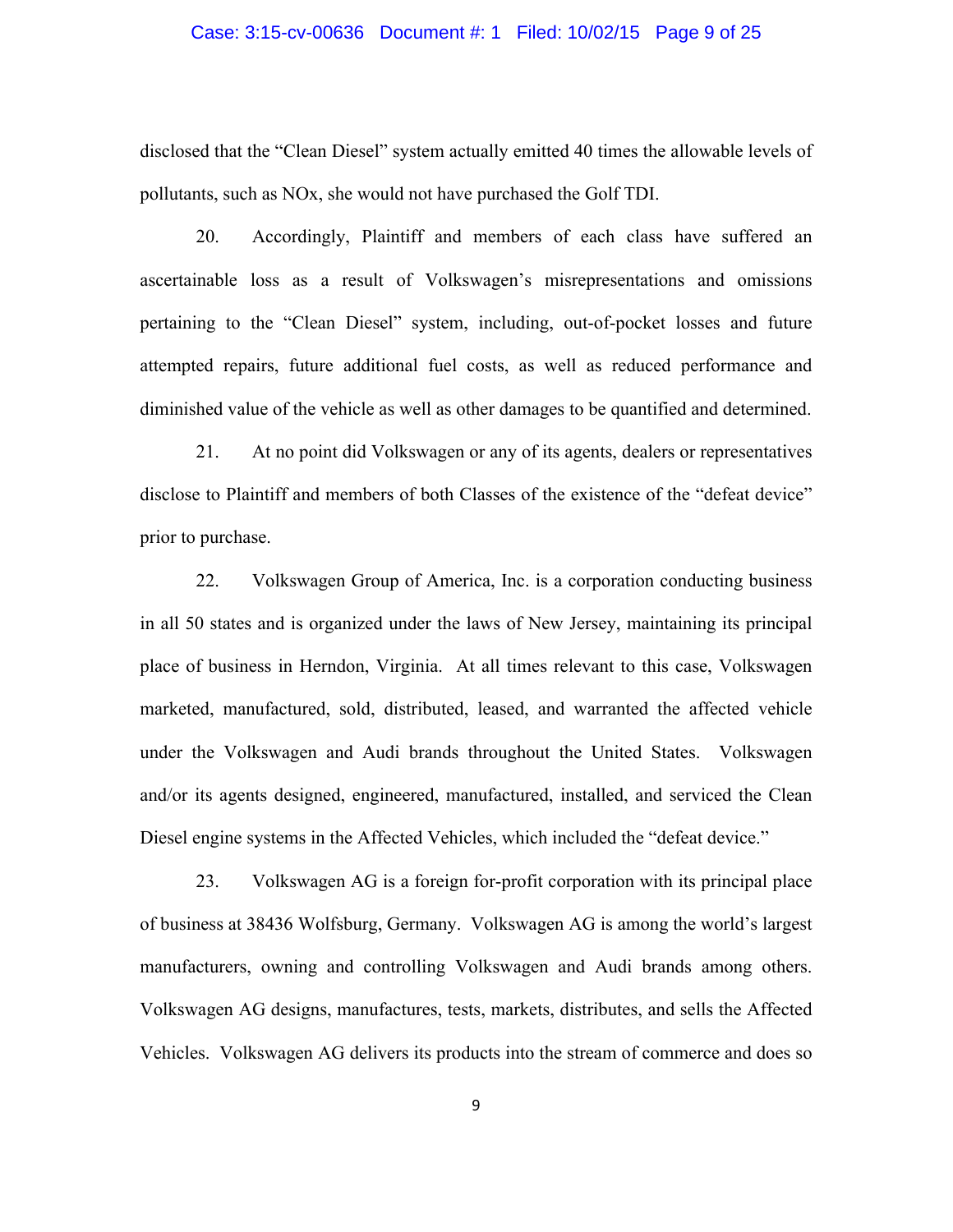with the expectation that its products will be purchased by consumers in the United States.

#### **TOLLING OF THE STATUTE OF LIMITATIONS**

24. As described herein, Plaintiff and members of both Classes were prevented by Volkswagen from learning about Volkswagen's deception over its Clean Diesel engine system and its use of the "defeat device" in the Affected Vehicles. Volkswagen's deception was only brought to light through EPA and California Air Resources Board investigations. Volkswagen hid its tracks by manipulating complex software. Indeed the very function of the "defeat device" prevented members of both Classes from learning of the deception, not to mention regulators. Accordingly, Plaintiff and members of both Classes were unable to learn, through the exercise of reasonable diligence, that Volkswagen was hiding the conduct complained of herein.

25. Indeed, neither Plaintiff nor members of both Classes discovered or knew of Volkswagen's concealment of the true emissions profile for the "Clean Diesel" engine system, which contradicted Volkswagen's marketing and representations of the system as environmentally sound, efficient, and powerful.

26. Volkswagen is estopped from relying on any statues of limitations in light of its continuous obligation to apprise Plaintiff and members of both Classes of Volkswagen's conscious, affirmative concealment of the true emissions profile of its "Clean Diesel" engine system.

### **CLASS ACTION ALLEGATIONS**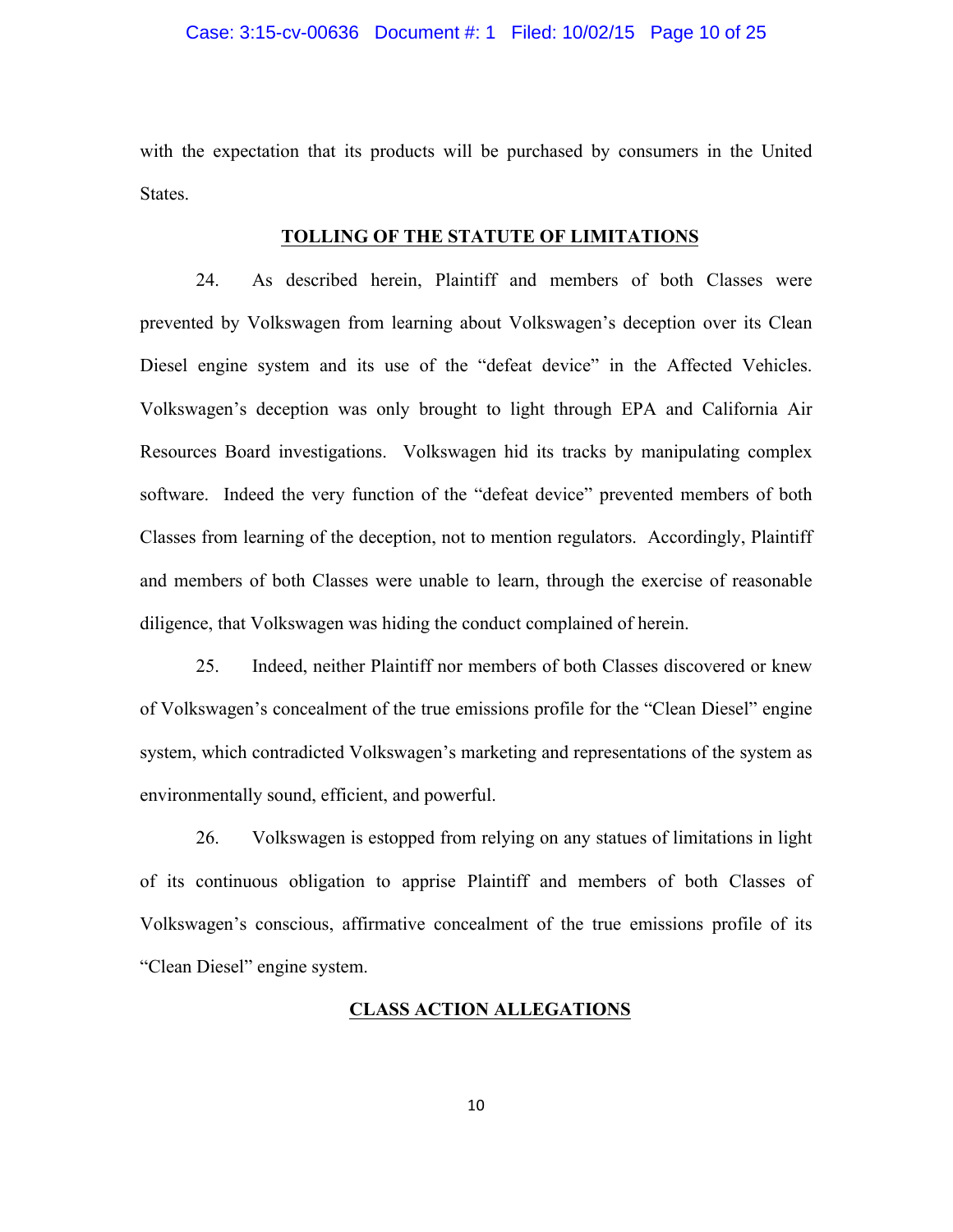# Case: 3:15-cv-00636 Document #: 1 Filed: 10/02/15 Page 11 of 25

27. Plaintiff brings this action and seeks to certify and maintain it as a class action under Rules 23(a); (b)(1) and/or (b)(2); and (b)(3) of the Federal Rules of Civil Procedure on behalf of herself and a Nationwide Class (the "Nationwide Class") defined as follows:

"All persons or entities in the United States who are current or former owners and/or lessees of one or more Defective Vehicles in the United States, which include, but are not limited to, 2009-2015 VW Jetta, 2009-2015 VW Beetle, 2009-2015 VW Golf, 2014-2015 VW Passat, and 2009-2015 Audi A3."

28. Plaintiff seeks to represent the following statewide class or subclass (the "Wisconsin Class") defined as follows:

"All persons in the State of Wisconsin who are current or former owners and/or lessees of one or more Defective Vehicles in the United States, which include, but are not limited to, 2009-2015 VW Jetta, 2009-2015 VW Beetle, 2009-2015 VW Golf, 2014-2015 VW Passat, and 2009-2015 Audi A3."

29. Excluded from the Classes are:

- a. Defendants, including any entity or division in which Defendants have a controlling interest, along with their legal representatives, employees, officers, directors, assigns, heirs, successors, and wholly or partly owned subsidiaries or affiliates;
- b. the Judge to whom this case is assigned, the Judge's staff, and the Judge's immediate family;
- c. all governmental entities; and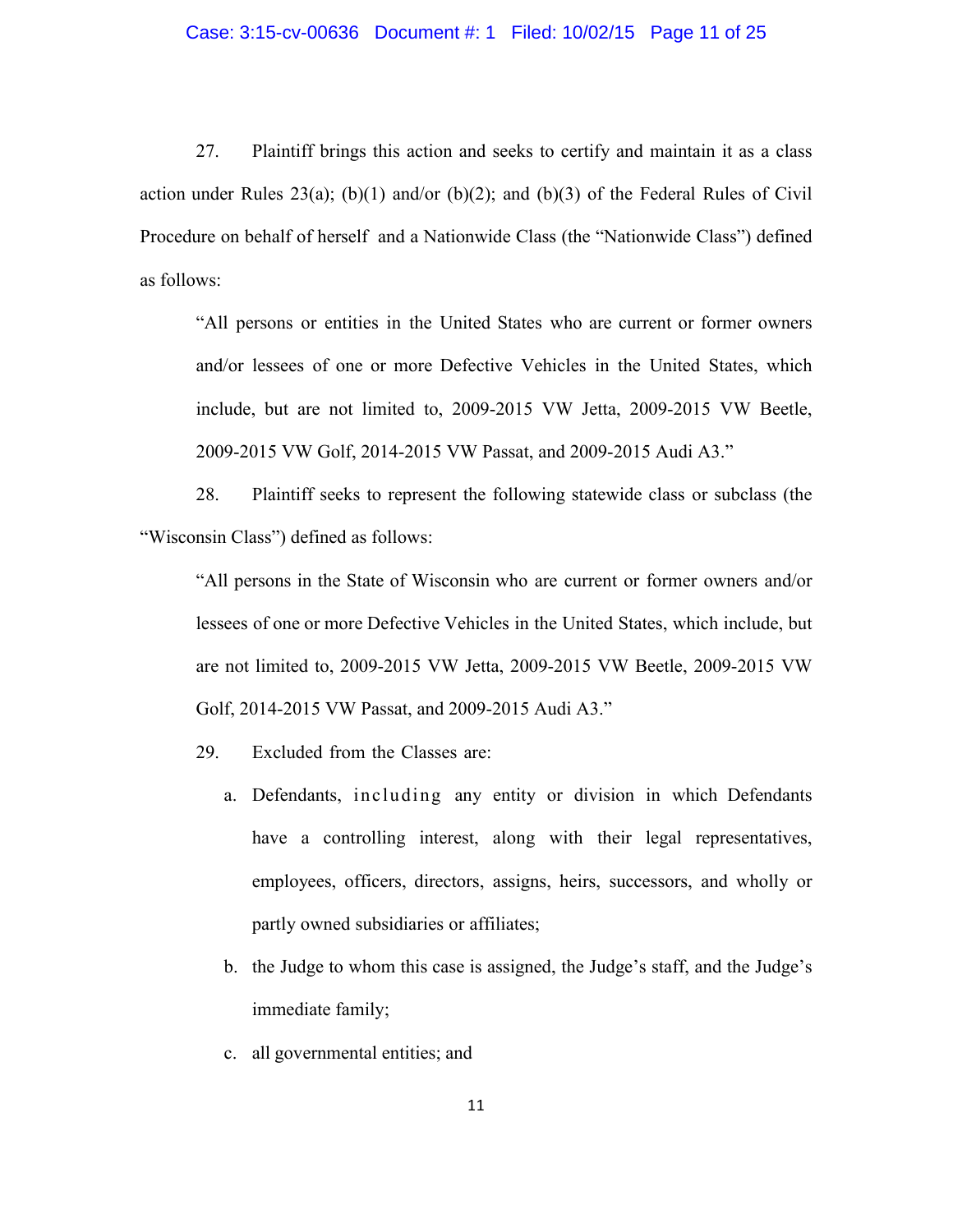d. those persons who have suffered personal injuries as a result of the facts alleged herein.

30. Plaintiff reserves the right to amend the definitions of classes if discovery and further investigation reveal that any Class should be expanded, divided into additional subclasses, or modified in any other way.

#### **NUMEROSITY AND ASCERTAINABILITY**

31. This action meets the numerosity requirement of Fed. R. Civ. P.  $23(a)(1)$ , given that the amount of Affected Vehicles and owners, upon information and belief, in excess of hundreds of thousands and are geographically dispersed, making individual joinder of members of both Classes' respective claims impracticable. While the precise number of members of both Classes is not yet known, the precise number can be ascertained from Volkswagen's books and records and through discovery. Finally, members of both Classes can be notified of the pendency of this action by Courtapproved notice methods.

#### **TYPICALITY**

32. Pursuant to Federal Rules of Civil Procedure 23 (a)(3), Plaintiff's claims are typical of the claims of members of both Classes, and arise from the same course of conduct by Volkswagen. Plaintiff, like all members of both Classes, has been damaged by Volkswagen's misconduct in that they have incurred losses relating to the "defeat devices" and Volkswagen's related misrepresentations and concealments. Furthermore, the factual bases of Volkswagen's misconduct are common to all members of both Classes and represent a common thread of misconduct resulting in injury to all members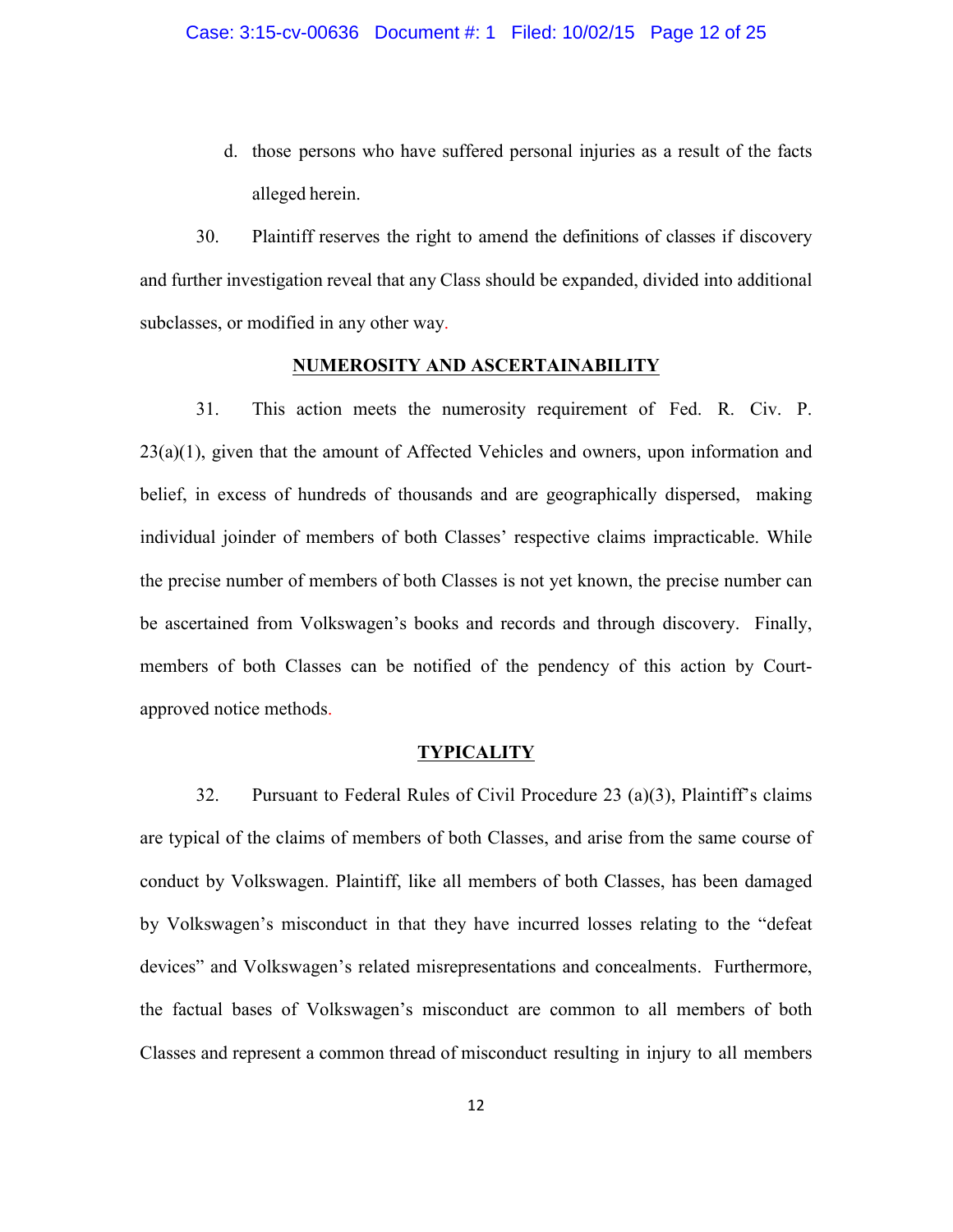#### Case: 3:15-cv-00636 Document #: 1 Filed: 10/02/15 Page 13 of 25

of both Classes. The relief Plaintiff seeks is typical of the relief sought for absent members of both Classes.

#### **ADEQUACY OF REPRESENTATION**

33. Plaintiff will serve as a fair and adequate class representative as her interests, as well as the interests of her counsel, do not conflict with the interest of other members of the class he seeks to represent. Further, Plaintiff has retained counsel who are competent and experienced in class action litigation.

34. Plaintiff and his counsel are committed to vigorously prosecuting this action on behalf of the Classes.

#### **PREDOMINANCE OF COMMON ISSUES**

35. There are numerous questions of law and fact common to Plaintiff and members of both Classes that predominate over any question affecting only individual members of both Classes, the answers to which will advance resolution of the litigation as to all members of both Classes. These common legal and factual issues include the following:

- a. Whether Volkswagen engaged in the conducted alleged herein;
- b. Whether Affected Vehicles contained the illegal "defeat devices;"
- c. Whether Volkswagen designed, manufactured, advertised, marketed, distributed, leased, sold or otherwise placed Affected Vehicles into the United States stream of commerce;
- d. Whether the Clean Diesel engine system contains a defect that does not comply with U.S. regulatory requirements;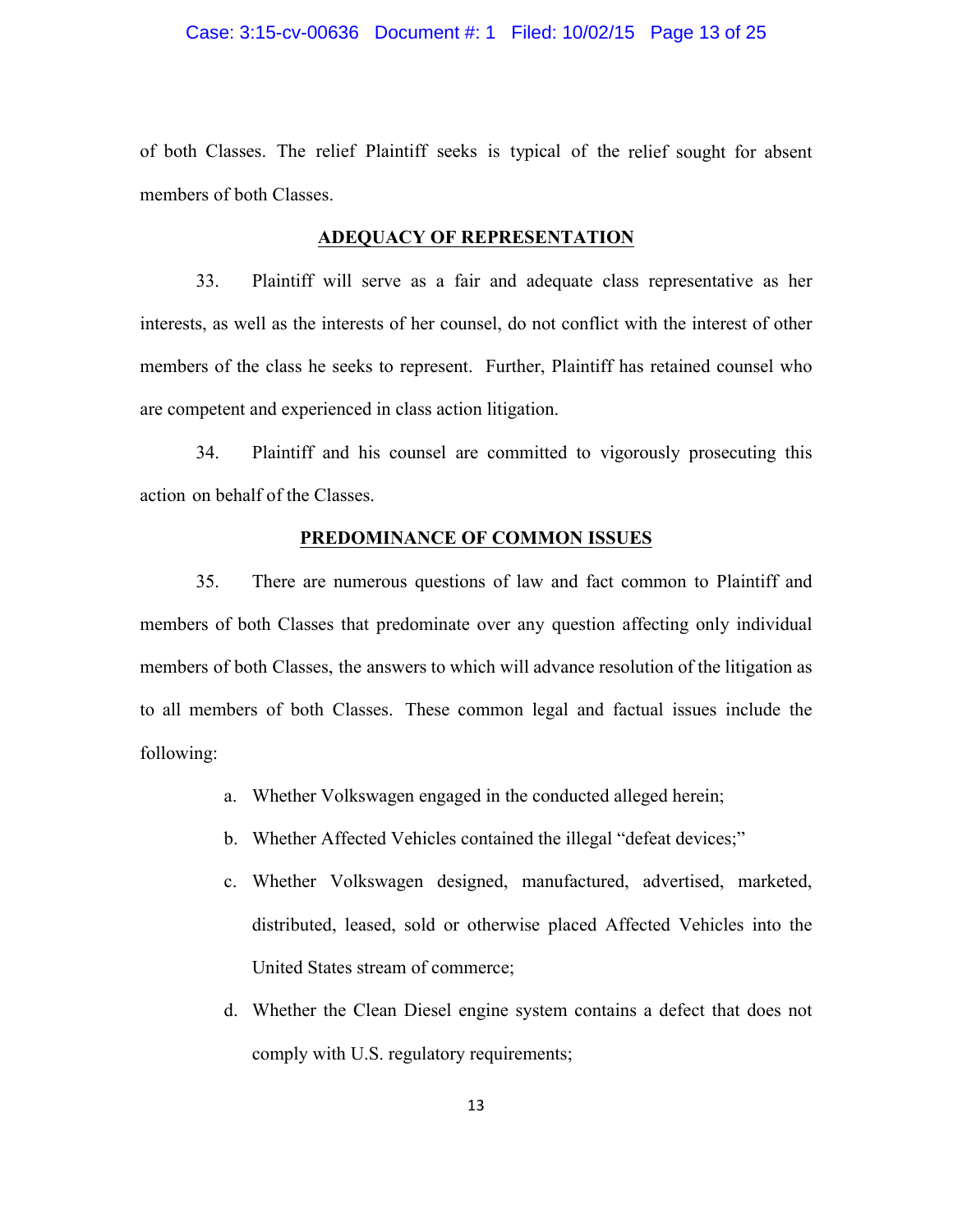- e. Whether Clean Diesel engine systems can be made to comply with U.S. regulatory requirements without substantially reducing the performance and efficiency of the Affected Vehicles;
- f. The extent to which Volkswagen knew about the "defeat device" between 2009 to the present;
- g. Whether Volkswagen's conduct violates consumer protection statutes, warranty laws, and other laws as set forth herein;
- h. Whether Plaintiff and members of both Classes overpaid for their Affected Vehicles;
- i. Whether Affected Vehicles suffered a diminution of value as a result of Volkswagen's deceptive business practices;
- j. Whether Volkswagen made unlawful and misleading representations or material omissions with respect to the Affected Vehicles;
- k. Whether Plaintiff and other members of both Classes are entitled to equitable relief, including, but not limited to, restitution or injunctive relief; and
- l. Whether Plaintiff and other members of both Classes are entitled to damages and other monetary relief, and if so, in what amount.

#### **SUPERIORITY**

36. The class action mechanism is superior to any other available means of the fair and efficient adjudication of this case. Further, no unusual difficulties are likely to be encountered in the management of this class action. The damages suffered by Plaintiff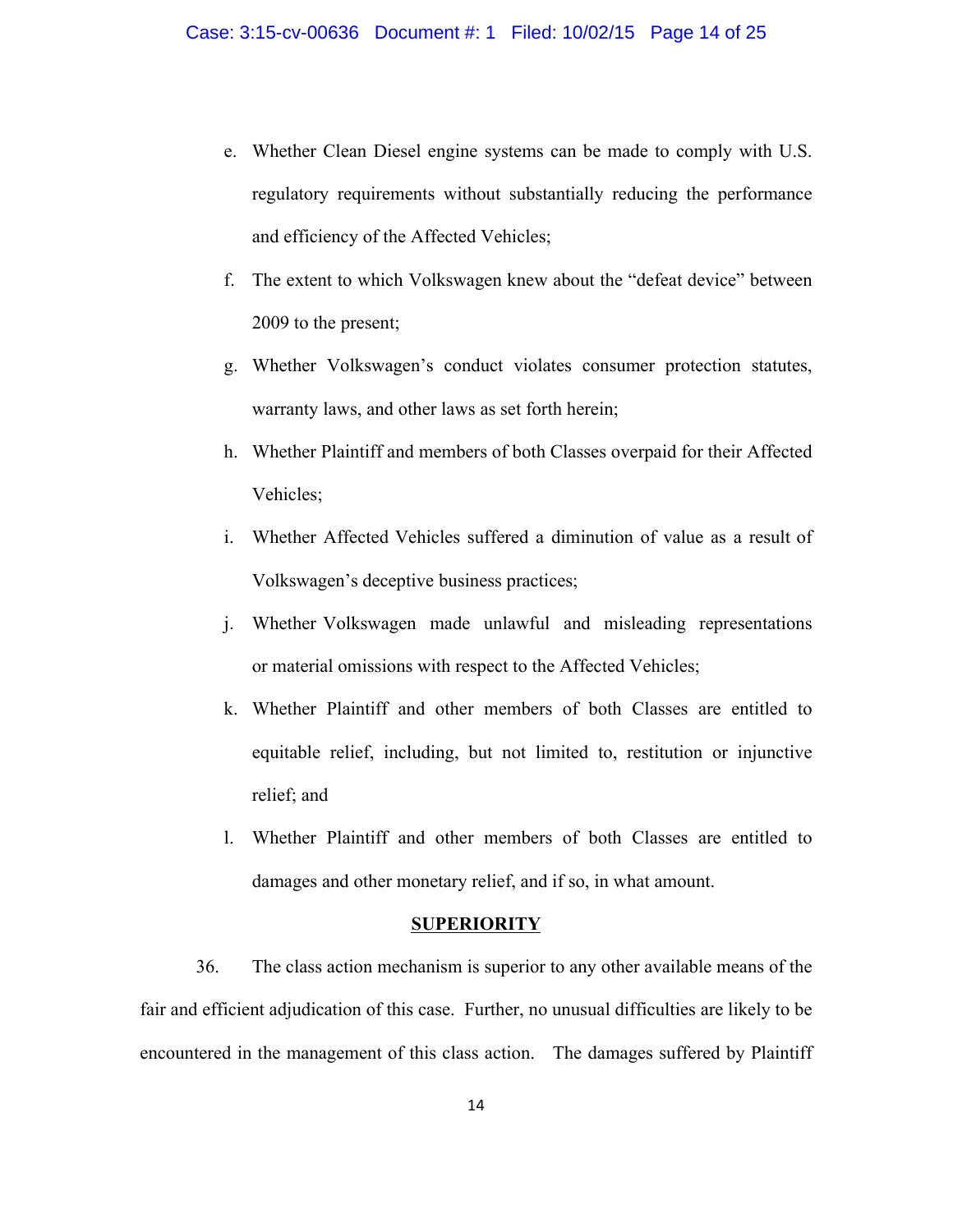#### Case: 3:15-cv-00636 Document #: 1 Filed: 10/02/15 Page 15 of 25

and members of both Classes are relatively small when compared to the burden and expense required to individually litigate each claim against Volkswagen. Therefore, it is impracticable for Plaintiff and members of both Classes to individually litigate their respective claims for Volkswagen's complained-of conduct. To do so would risk inconsistent or contradictory judgments and increase delays and expense to both parties and the court system. Therefore, the class action mechanism presents considerably less management challenges and provides the efficiency of a single adjudication and comprehensive oversight by a single court.

#### **DECLARATORY AND INJUNCTIVE RELIEF**

37. Since Volkswagen has acted or refused to act on grounds generally applicable to Plaintiff and members of both Classes, final injunctive and declaratory relief is appropriate with respect to the Class as a whole.

#### **CLAIMS FOR RELIEF**

# **COUNT 1 VIOLATION OF WISCONSIN'S UNFAIR & DECEPTIVE TRADE PRACTICES ACT Wis. Stat. § 100.18,** *et seq.* **(Brought on behalf of the Wisconsin Class)**

38. Plaintiff and members of both Classes incorporate by reference the all other allegations above as if fully set forth herein, and further states:

39. This is an action to recover damages caused by Volkswagen's unfair and deceptive trade practices in violation of Wis. Stat. § 100.18.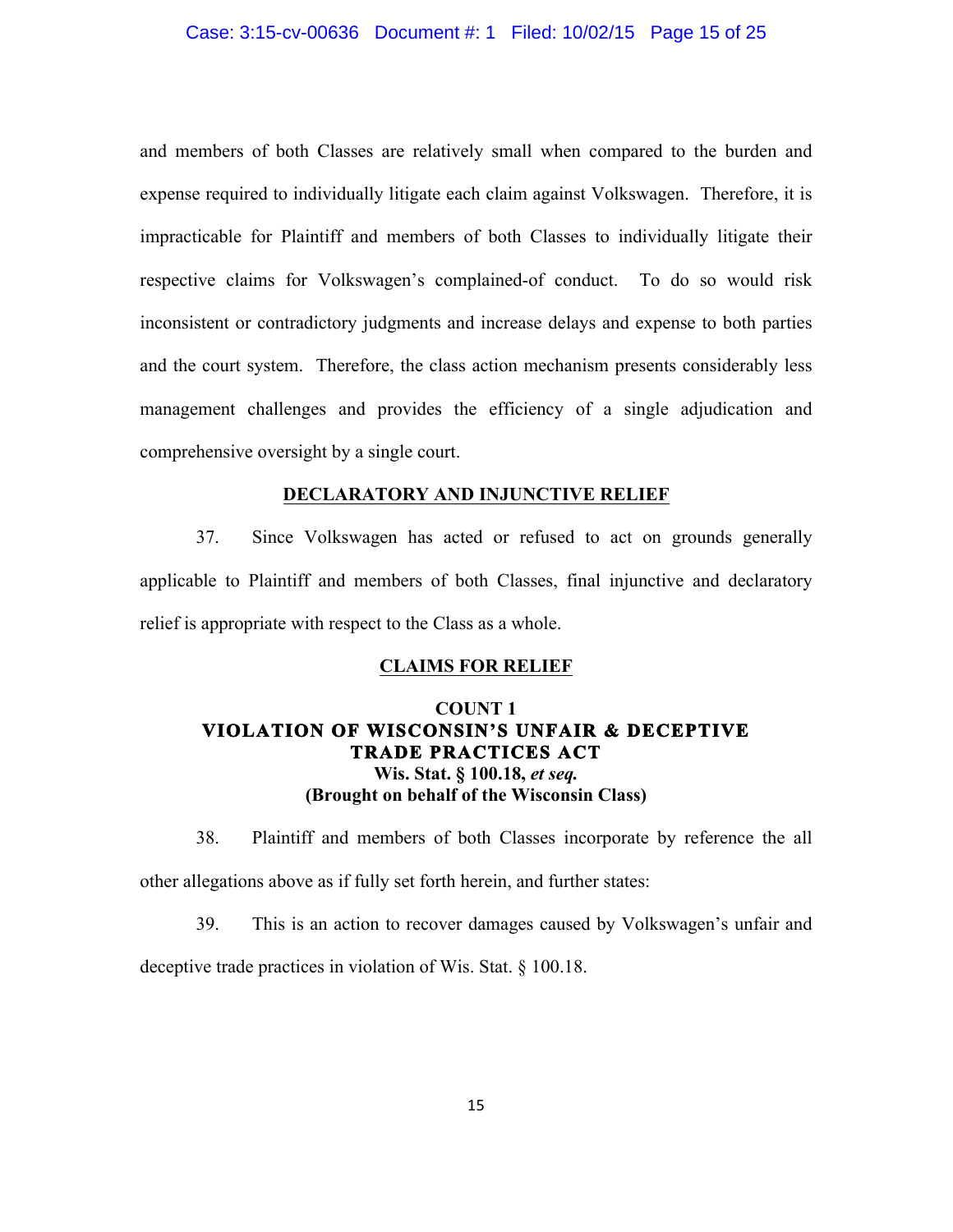# Case: 3:15-cv-00636 Document #: 1 Filed: 10/02/15 Page 16 of 25

40. Deceptive Trade Practices Act ("DTPA"), Wis. Stat. § 100.18, declares as unlawful unfair methods of competition, unconscionable acts or practices, and unfair or deceptive acts or practices in the conduct of any trade or commerce.

41. Selling, distributing, marketing, or introducing Affected Vehicles into interstate commerce are "consumer transaction[s]" within the meaning of DTPA.

42. Moreover, the Affected Vehicles are goods within the meaning of DTPA, and Volkswagen is engaged in trade or commerce within the meaning of DTPA.

43. Plaintiff and the members of both Classes are "consumers" as defined by DTPA.

44. Volkswagen participated in misleading, false, or deceptive acts that violated DTPA. By deceptively installing the "defeat device" to create the appearance that Volkswagen's "Clean Diesel" engine systems complied with EPA regulations, Volkswagen engaged in deceptive business practices prohibited by DTPA.

45. In the course of its business, Volkswagen installed the "defeat device" and concealed that its "Clean Diesel" systems failed EPA regulations as described herein and otherwise engaged in activities with a tendency to deceive.

46. Volkswagen also engaged in unlawful trade practice by employing deception, deceptive acts or practices, fraud, misrepresentations, or concealment, suppression or omission of any material fact with intent that others rely upon such concealment, suppression or omission, in connection with the sale of Affected Vehicles.

47. Volkswagen was aware of its use of the "defeat device" and the true nature of its "Clean Diesel" engine system for no less than six years, but concealed all of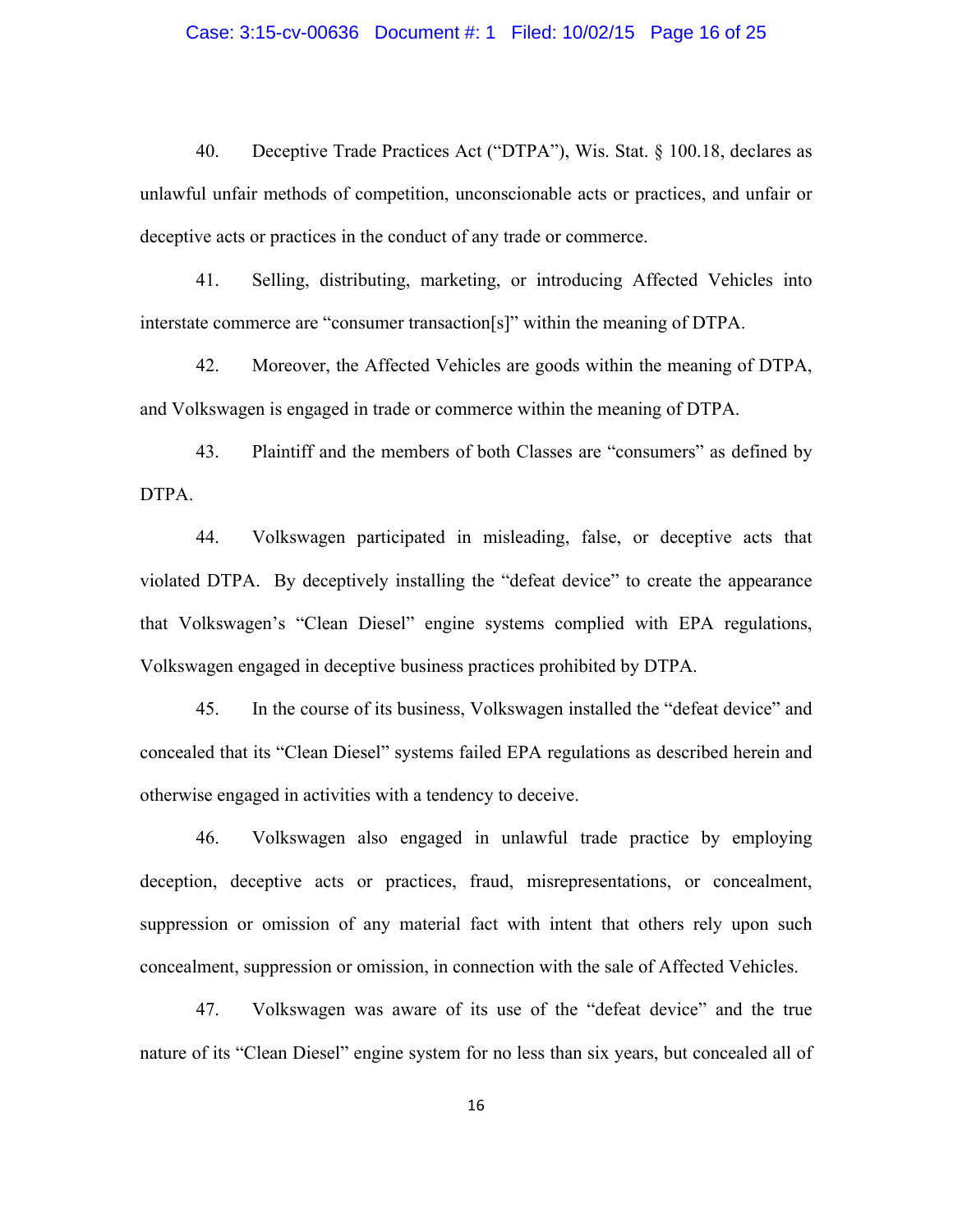# Case: 3:15-cv-00636 Document #: 1 Filed: 10/02/15 Page 17 of 25

that information until federal and state regulators brought the practice to light in September 2015.

48. Volkswagen is further aware that it placed profits ahead of the environment and the law, and that it was manufacturing, selling, and distributing vehicles throughout the United States that did not comply with EPA regulations. Volkswagen concealed this information from the public as well.

49. Volkswagen engaged in unfair and deceptive business practices in violation of DTPA by failing to disclose and activity concealing the "defeat device" and the true emissions profile and performance of the "Clean Diesel" engine system as well as marketing the Affected Vehicles as safe, efficient, environmentally sound, and of high quality, and by presenting itself as a reputable manufacturer that valued the environment, efficiency, and safety.

50. Further, Volkswagen willfully failed to disclose and actively concealed the "defeat device" and the true emissions profile and performance of the "Clean Diesel" engine system and serious defects as discussed above. Volkswagen aggravated this deception by repeatedly asserting that the Affected Vehicles were safe, reliable, environmentally sound, efficient, and of high quality, and by claiming to be in compliance with EPA standards, rules, and regulations and by claiming to be a reputable manufacturer that valued the environment, efficiency and safety and stood behind its vehicles once they were on the road.

51. Volkswagen's unfair and deceptive acts were likely to and did in fact deceive reasonable consumers, including Plaintiff and members of both Classes upon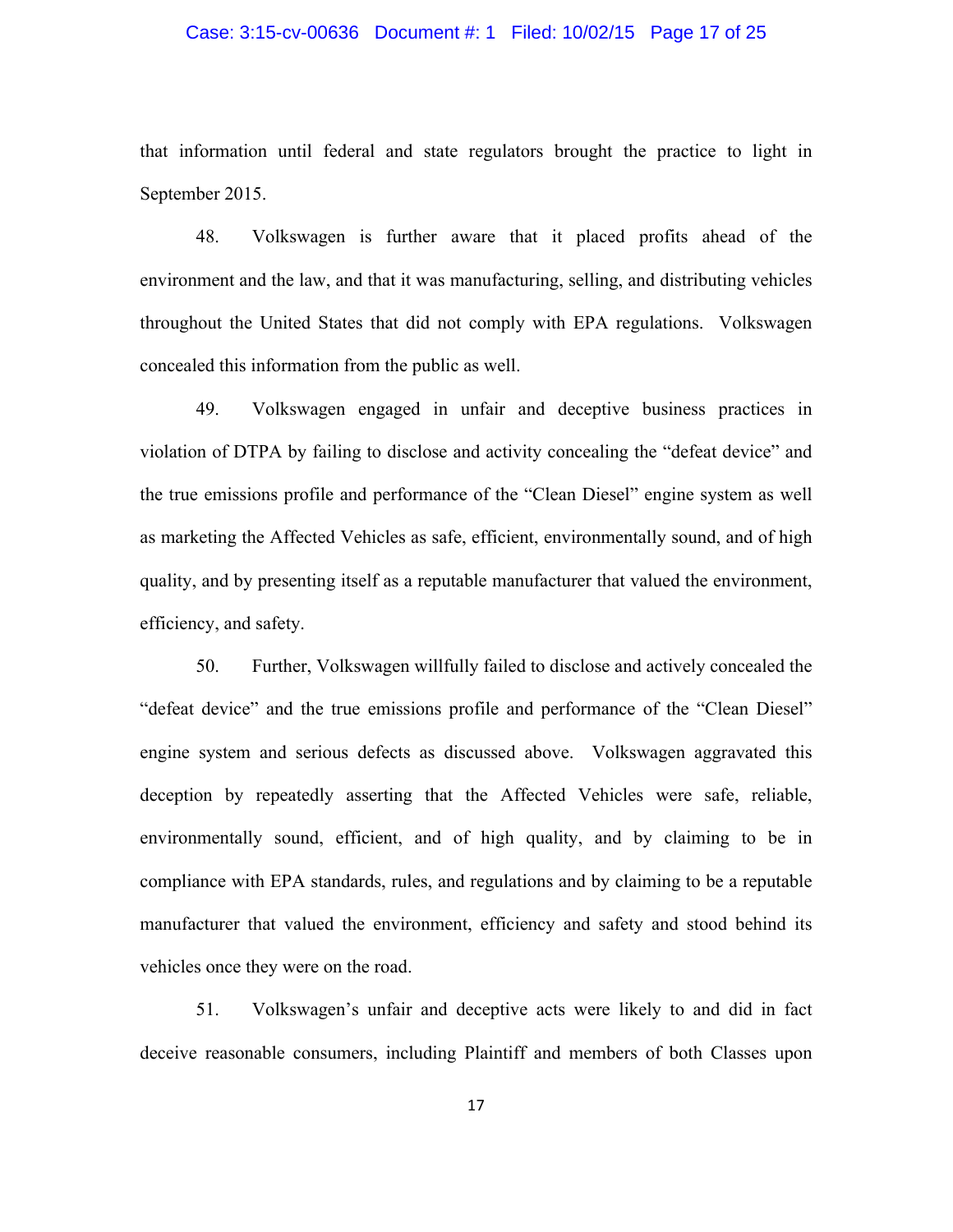# Case: 3:15-cv-00636 Document #: 1 Filed: 10/02/15 Page 18 of 25

which they relied, about the true emission profile, efficiency, and performance of the "Clean Diesel" engine system, the quality of Volkswagen and Audi brands, as well as the disregard of the environment and integrity at Volkswagen, and the true value of the Affected Vehicles.

52. Volkswagen intentionally and knowingly misrepresented material facts regarding the Affected Vehicles with the intent to mislead Plaintiff and members of both Classes.

53. Volkswagen made, published, or placed before the Plaintiff and members of both Classes (members of the public) oral and/or written advertisement, announcement, statement, or representation concerning the sale, use, lease and/or distribution of the Affected Vehicles.

54. The advertisement or announcement contained an assertion, representation, and/or statement that were untrue, deceptive, or misleading. The assertion, representation, and/or statement were untrue because it was false, erroneous, and did not state or represent things as they are. The assertion, representation, and/or statement was deceptive and misleading because it caused the Plaintiff and members of both Classes to believe something other than what is in fact true and/or lead to a wrong belief.

55. Volkswagen knew or should have known that the complained-of conduct violated DTPA.

56. As described above, Volkswagen made material statements about the emission profile, safety, efficiency, and reliability of the Affected Vehicles upon which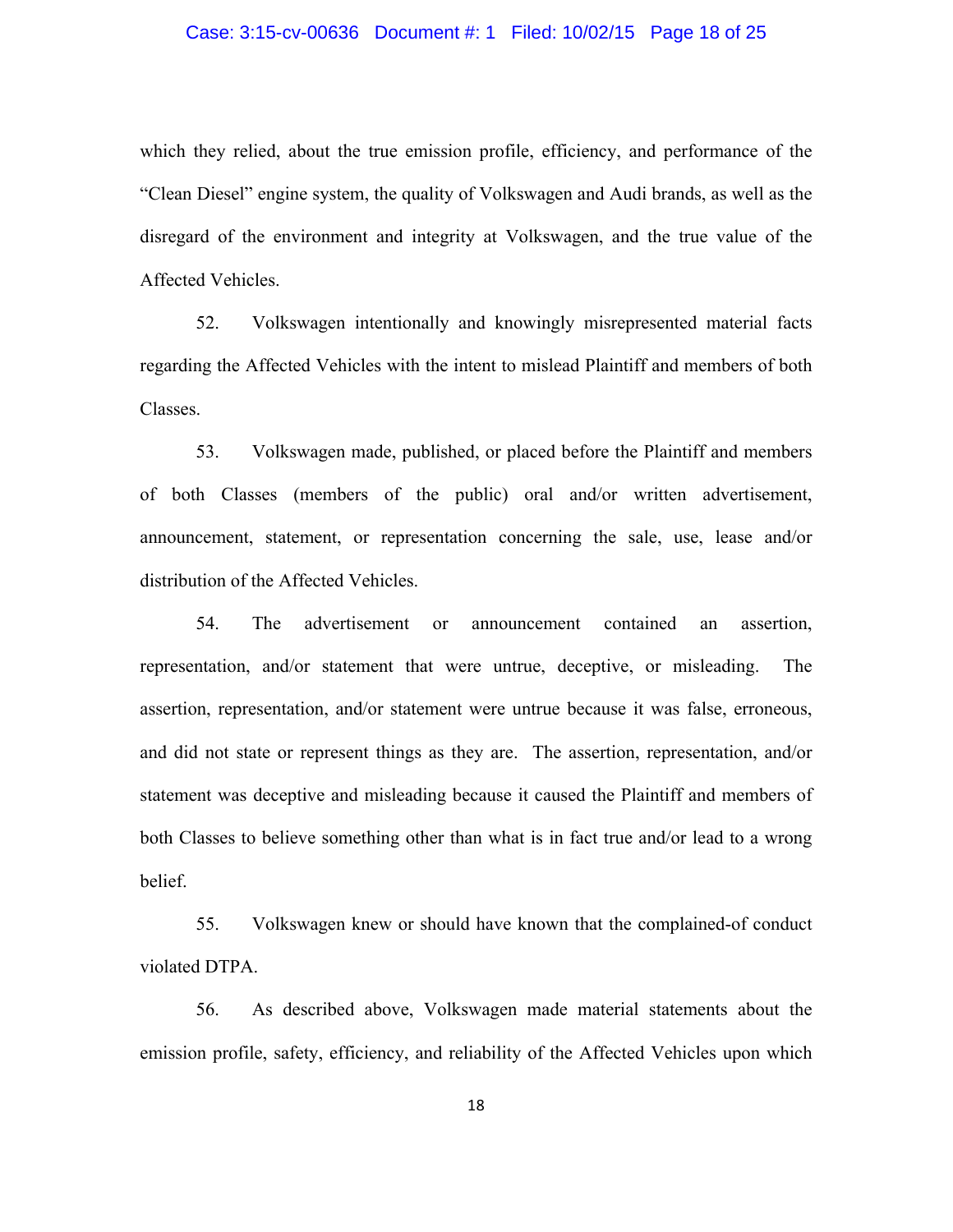#### Case: 3:15-cv-00636 Document #: 1 Filed: 10/02/15 Page 19 of 25

Plaintiff and members of both Classes relied and the Volkswagen and Audi brands that were either false or misleading.

57. Volkswagen owed Plaintiff and members of both Classes a duty to disclose the true emission profile, safety, efficiency, performance, and reliability of the Affected Vehicles and the disregard of the environment and integrity at Volkswagen, since Volkswagen:

- a. Had exclusive knowledge that it placed profits ahead of the environment and the law, and that it was manufacturing, selling, and distributing vehicles throughout the United States that did not comply with EPA regulations;
- b. Volkswagen knowingly and intentionally concealed this information from the Plaintiff and members of both Classes; and/or
- c. Made incomplete representations about the emissions profile, safety, efficiency, reliability, and performance of the Affected Vehicles generally, and the use of the "defeat device" and true nature of the "Clean Diesel" engine system in particular, while purposefully withholding material facts from Plaintiff and members of both Classes that contradicted those representations.

58. Volkswagen deceivingly and intentionally concealed the "defeat device" and the true emissions profile and performance of the "Clean Diesel" engine system, which resulted in negative publicity once these facts began to become disclosed by investigators. Now, as Volkswagen's use of the "defeat device" and the true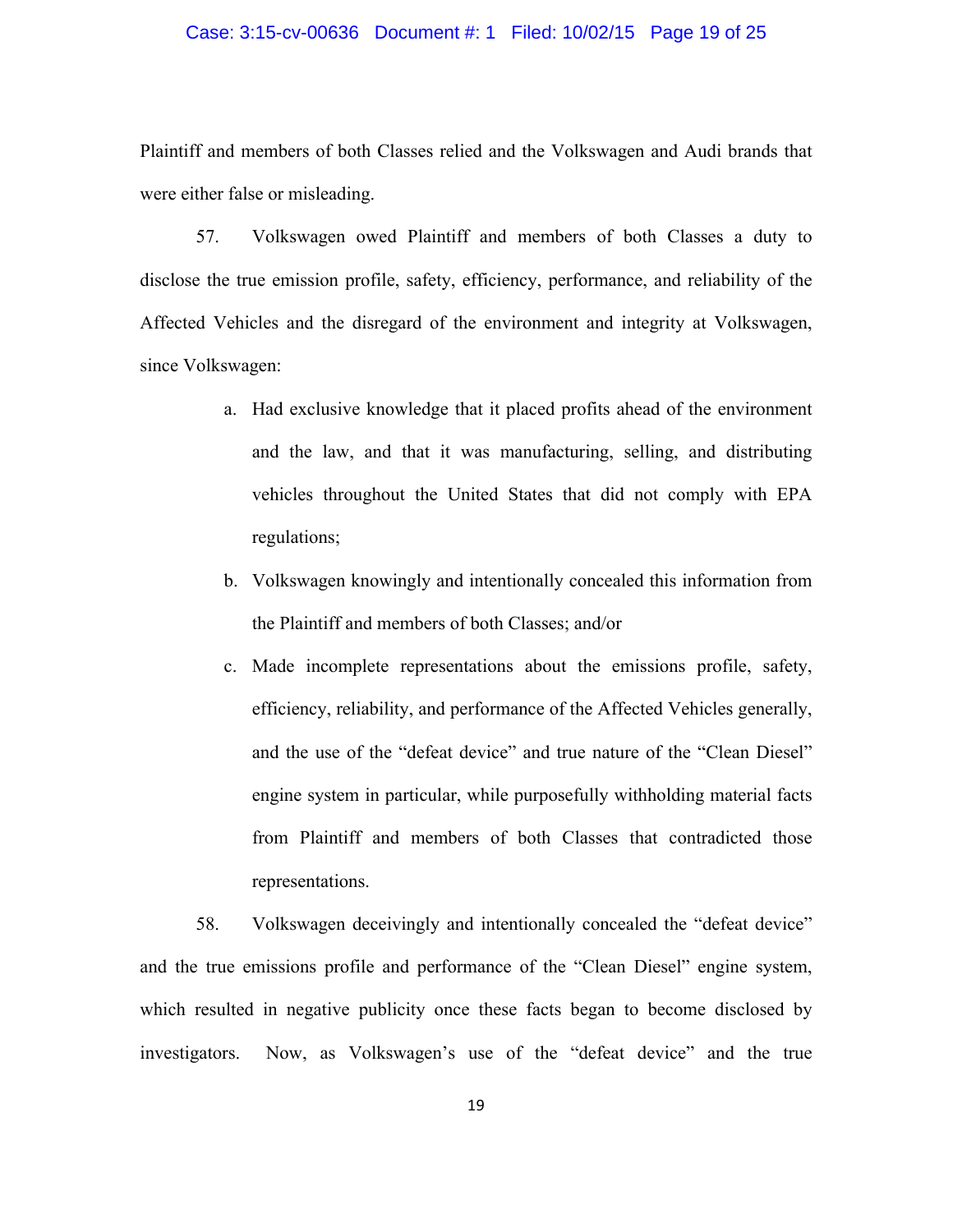# Case: 3:15-cv-00636 Document #: 1 Filed: 10/02/15 Page 20 of 25

characteristics of the "Clean Diesel" engine have been disclosed, revealed and are now seeing the light of day, the value of the Affected Vehicles has greatly diminished and will continue to do so. In light of the resulting stigma attached to those vehicles by Volkswagen's conduct, the Affected Vehicles are now worth significantly less than they otherwise would be.

59. Volkswagen's deceptive use of the "defeat device" and its concealment of the true characteristics of the "Clean Diesel" engine system were material to Plaintiff and members of both Classes. Indeed, a vehicle produced by a reputable manufacturer conscientious of the environment is worth more than an otherwise comparable vehicle made by disreputable manufacturer of environmentally unsound vehicles that conceal the pollution emitted by its engines rather than promptly remedying them.

60. Plaintiff and members of both Classes sustained ascertainable monetary loss caused by Volkswagen's misrepresentations and its concealment of and failure to disclose material information.

61. Volkswagen had a continuing obligation to all Volkswagen and Audi customers to refrain from unfair and deceptive acts under DTPA. All owners of Affected Vehicles suffered ascertainable monetary loss in the form of diminished value of their vehicles as a result of Volkswagen's deceptive and unfair acts and practices made in the course of Volkswagen's business.

62. Indeed, had the defects been properly disclosed Plaintiff and members of both Classes would not have bought, leased, or retained their vehicles, or they would have purchased or leased the vehicles for less than they did.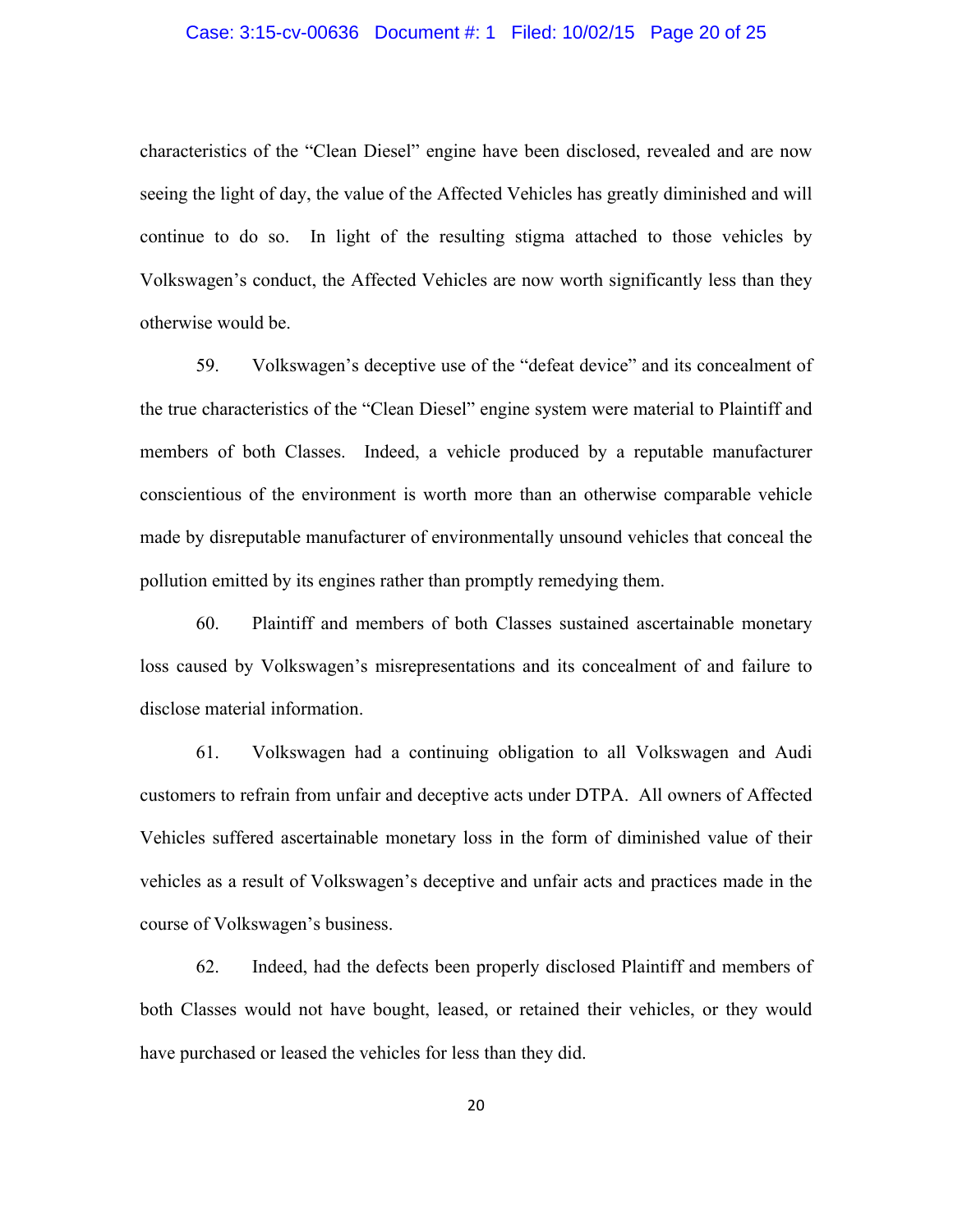#### Case: 3:15-cv-00636 Document #: 1 Filed: 10/02/15 Page 21 of 25

63. Volkswagen's misrepresentations were a significant factor in the Plaintiff's and members of Both Classes' decision to purchase, lease or retain the Affected Vehicles, and such reliance by the Plaintiff and members of Both Classes was reasonable.

64. Further, Volkswagen's violations present an ongoing risk to Plaintiff and members of both Classes and therefore affect the public interest.

65. As a direct and proximate result of Volkswagen's violations of DTPA, Plaintiff and members of both Classes have suffered injury-in-fact and/or actual damage.

66. Pursuant to Wis. Stat. §100.18, Plaintiff and members of both Classes make claims for damages, attorney's fees and costs. The damages suffered by the Plaintiff and members of both Classes were directly and proximately caused by the deceptive, misleading and unfair practices of Volkswagen.

# **COUNT 2 BREACH OF CONTRACT**

67. Plaintiff and members of both Classes incorporate by reference all preceding allegations as though fully set forth herein.

68. Volkswagen's misrepresentations and omissions alleged herein, including Volkswagen's failure to disclose the existence of the "defeat device" and/or defective design as alleged herein, caused Plaintiff and members of both Classes to purchase or lease their Affected Vehicles.

69. Absent those misrepresentations and omissions, Plaintiff and members of both Classes would not have purchased or leased those Affected Vehicles, would not have purchased or leased those Affected Vehicles at the prices they paid, and/or would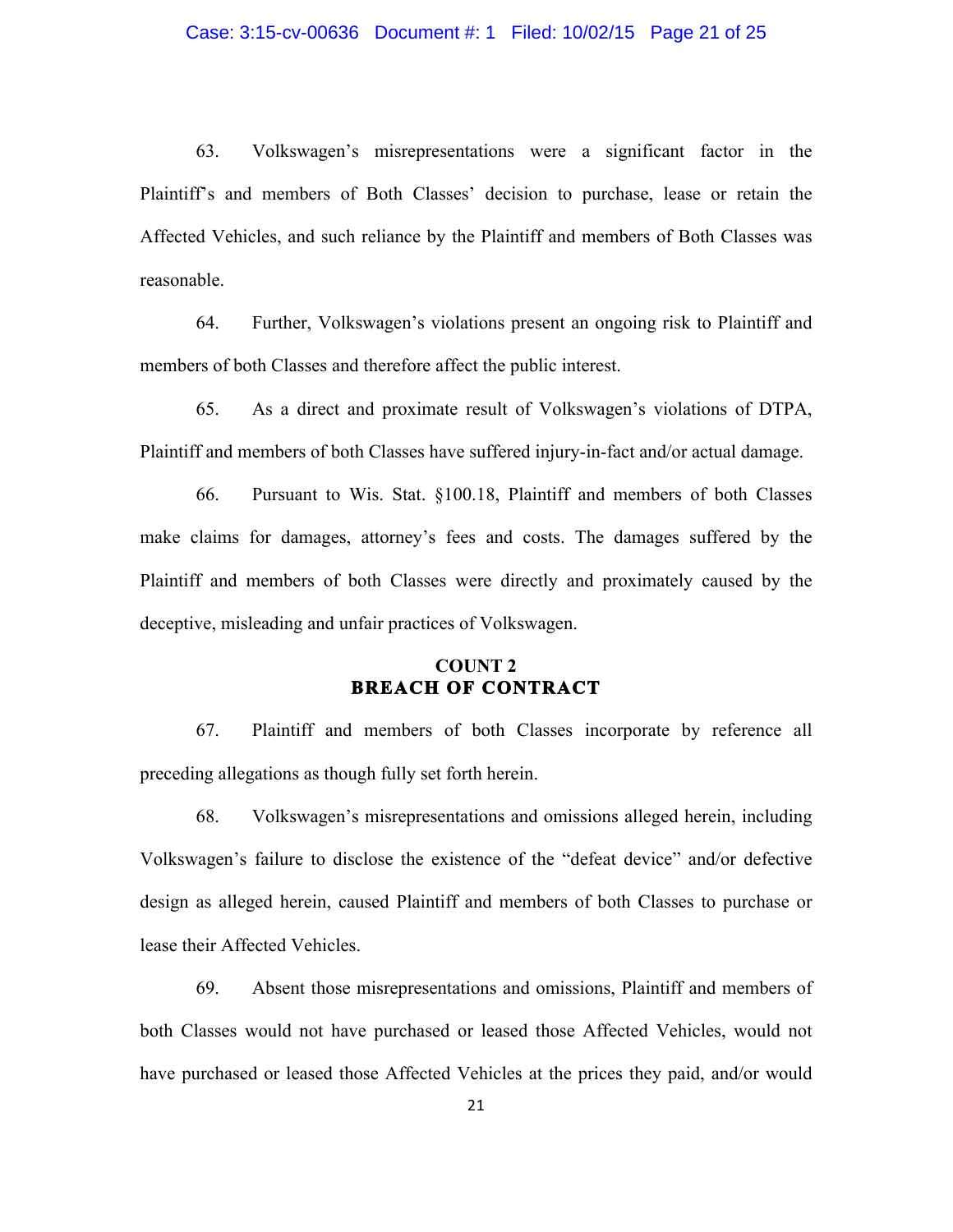#### Case: 3:15-cv-00636 Document #: 1 Filed: 10/02/15 Page 22 of 25

have purchased or leased less expensive alternative vehicles that did not contain the "Clean Diesel" engine system and the "defeat device." Accordingly, Plaintiff and members of both Classes overpaid for their Affected Vehicles and did not receive the benefit of their bargain.

70. Each and every sale or lease of the Affected Vehicles constitutes a contract between Volkswagen and the purchaser or lessee. Volkswagen breached these contracts by selling or leasing Plaintiff and members of both Classes defective Affected Vehicles and by misrepresenting or failing to disclose the existence of the "defeat device," including information known to Volkswagen rendering each Affected Vehicle less safe and non-compliant with EPA rules, standards and regulations, and thus less valuable than vehicles not equipped with "Clean Diesel" engine systems and "defeat devices."

71. As a direct and proximate result of Volkswagen's breach of contract, Plaintiff and members of both Classes have been damaged in an amount to be proven at trial, which shall include, but is not limited to, all compensatory damages, incidental and consequential damages, and other damages allowed by law.

# **COUNT 3 UNJUST ENRICHMENT**

72. Plaintiff and members of both Classes incorporate by reference all preceding allegations as though fully set forth herein.

73. As a result of Volkswagen's unlawful and deceptive acts described herein, Volkswagen was enriched at the expense of Plaintiff and members of both Classes.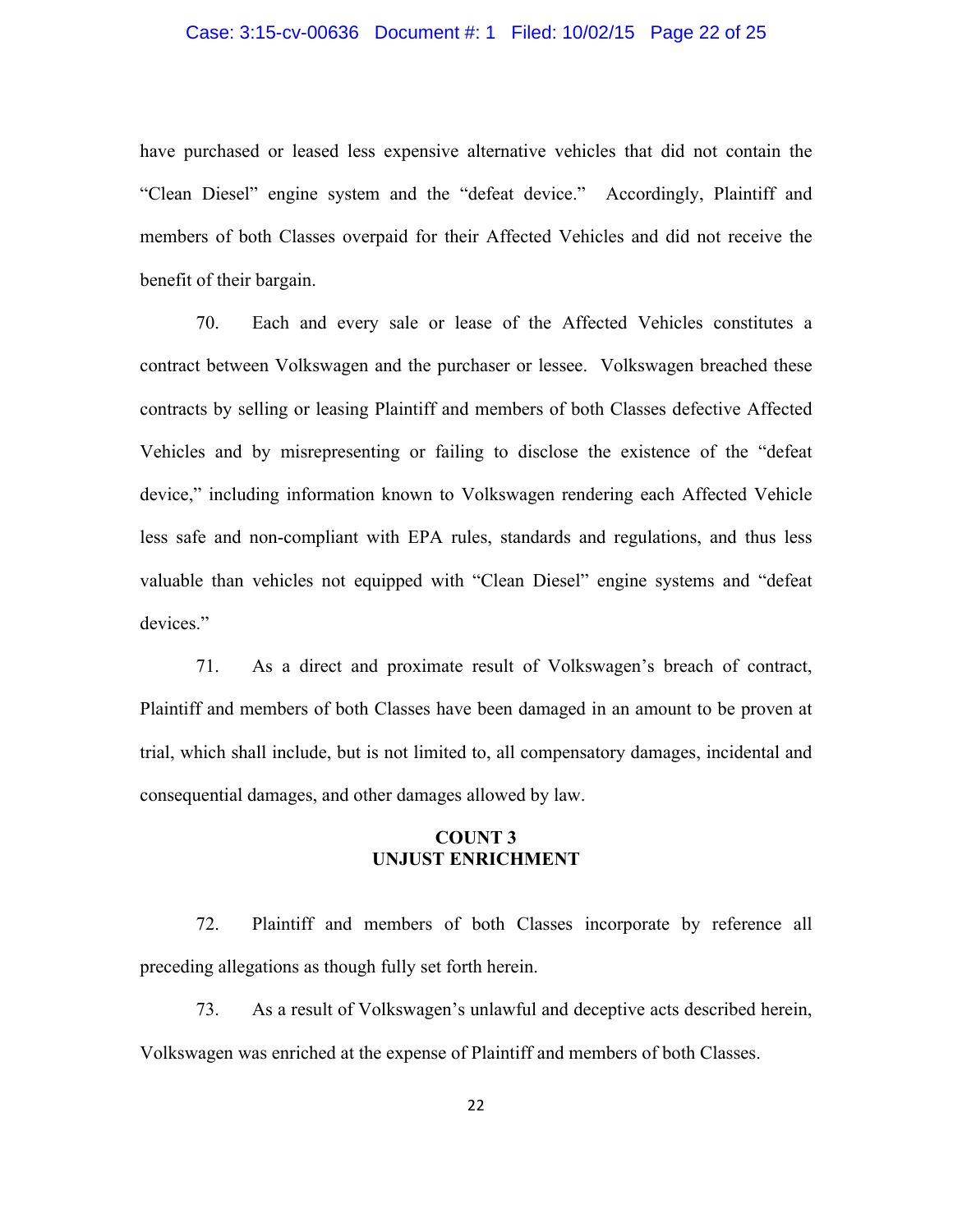#### Case: 3:15-cv-00636 Document #: 1 Filed: 10/02/15 Page 23 of 25

74. Given the circumstances, it would contravene principles of equity to permit Volkswagen to retain the ill-gotten benefits it received from Plaintiff and members of both Classes. Accordingly, it would be unjust and inequitable for Volkswagen to retain the benefit without restitution to Plaintiff and members of both Classes for the monies paid to Volkswagen for the Affected Vehicles.

#### **PRAYER FOR RELIEF**

Plaintiff, on behalf of herself and all others similarly situated, requests the Court to enter judgment against Defendants, as follows:

- a. Declaring that this action is properly maintainable under Rule 23 and appointing Plaintiff to represent the Classes defined herein;
- b. Appointing Plaintiff's law firm as class counsel in this action;
- c. Declaring that Volkswagen is financially responsible for providing notice to all Class Members about the defective nature of the Affected Vehicles;
- d. Awarding Plaintiff and members of both Classes appropriate equitable relief, including an order enjoining Volkswagen from further deceptive distribution, sales, and lease practices with respect to the Affected Vehicles, and directing Volkswagen to permanently, expeditiously, and completely repair the Affected Vehicles to eliminate the illegal "defeat device;"
- e. Awarding Plaintiff and members of both Classes compensatory, exemplary, and statutory damages, including interest, in an amount to be proven at trial;
- f. Declaring that Volkswagen must disgorge, for the benefit of Plaintiff and members of both Classes, all or part of the ill-gotten profits it received from the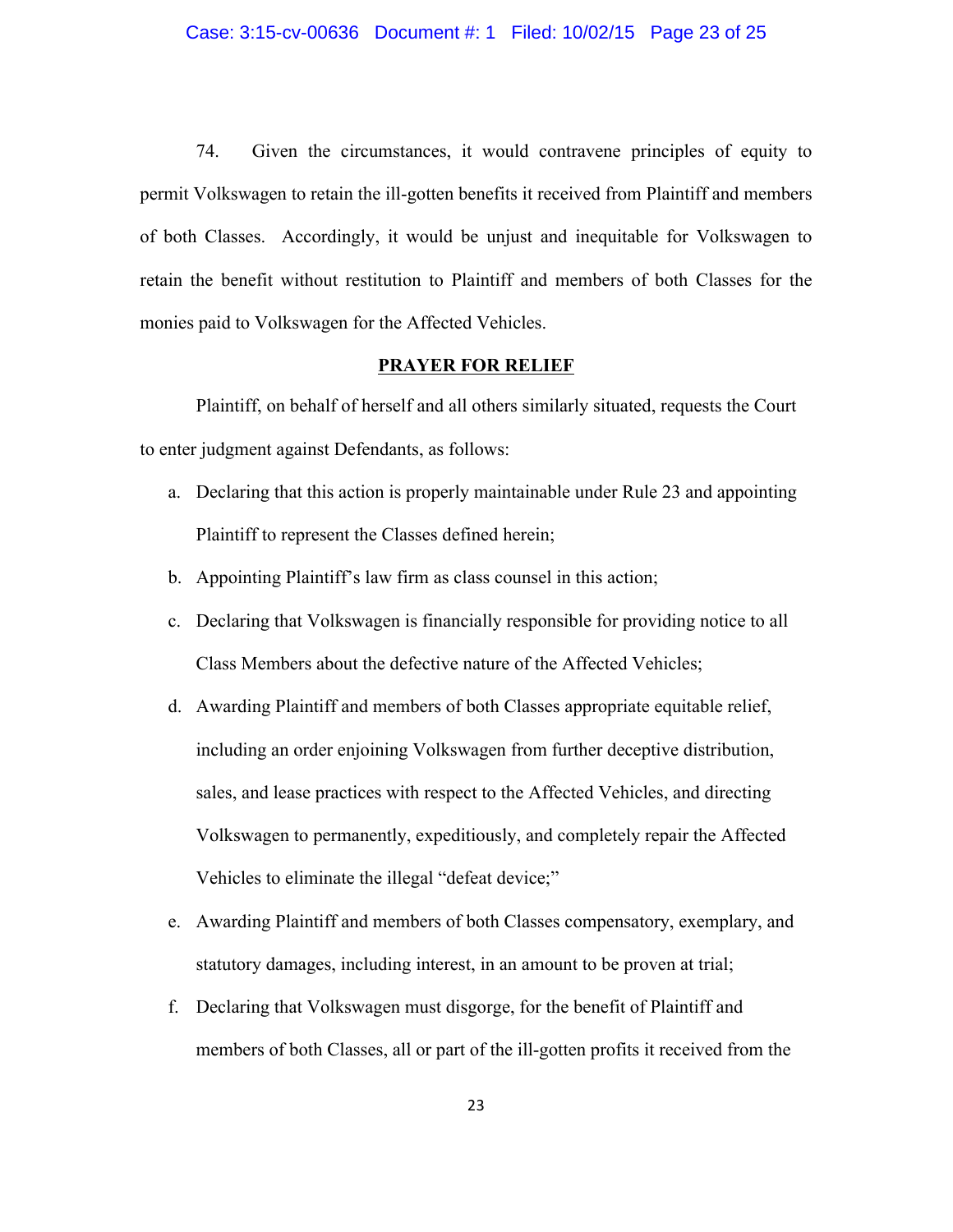#### Case: 3:15-cv-00636 Document #: 1 Filed: 10/02/15 Page 24 of 25

sale or lease of the Affected Vehicles, or make full restitution to Plaintiff and members of both Classes;

- g. Awarding Plaintiff and the Classes for the return of the purchase price of the Affected Vehicles, with interest from the time it was paid, for reimbursement of the reasonable expenses occasioned by the sale, for damages, and for reasonable attorney fees;
- h. Awarding attorneys' fees and costs, as allowed by law;
- i. Awarding prejudgment and post judgment interest, as provided by law;
- j. Leave to amend this Complaint to conform to the evidence produced at trial; and
- k. Such other and further relief as the Court deems appropriate under the circumstances.

### **JURY TRIAL DEMAND**

Plaintiff hereby demands a jury trial on all issues so triable.

Dated: October 2, 2015

/s/ James P. Scoptur\_\_\_\_\_\_\_\_\_\_\_ JAMES P. SCOPTUR (local counsel) State Bar No. 1063175 2600 N. Mayfair Rd. Suite 1030 Milwaukee, WI 53226 (414) 225-0260 Telephone (414) 225-9666 Fax james@aikenandscoptur.com

Neil D. Overholtz (Lead trial Counsel - FBN 188761) Bryan F. Aylstock (FBN 78263) Justin G. Witkin (FBN 0109584)

24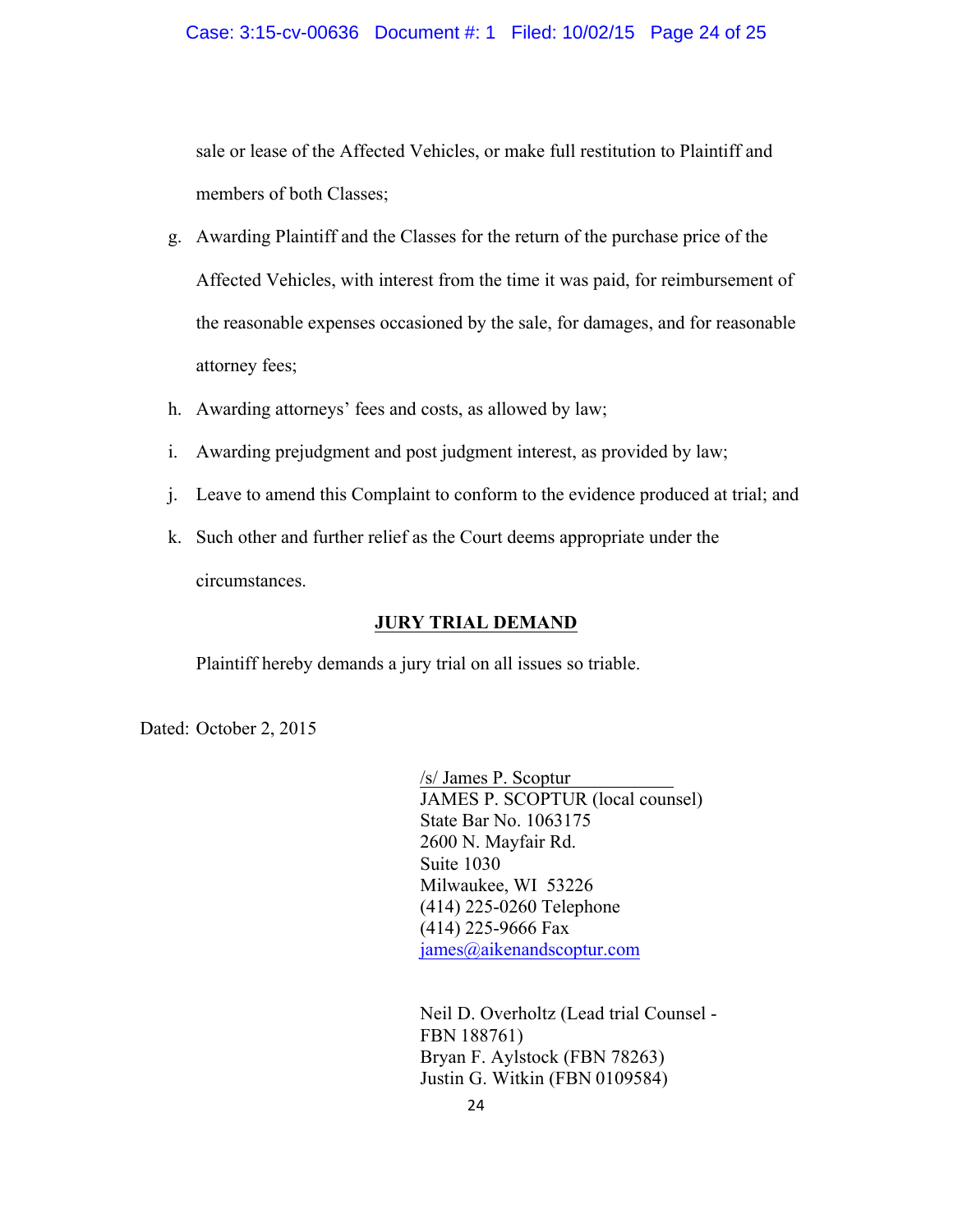Douglass A. Kreis (FBN 0129704) Stephen H. Echsner (FBN 304719) E. Samuel Geisler (FBN 0083817) Aylstock, Witkin, Kreis & Overholtz, PLLC 17 E. Main Street. Suite 200 Pensacola, Florida 32502 Tel: 850-202-1010 Fax: 850-916-7449

*Attorneys for Plaintiff and members of both Classes* (Motions for Pro Hac Vice to be filed)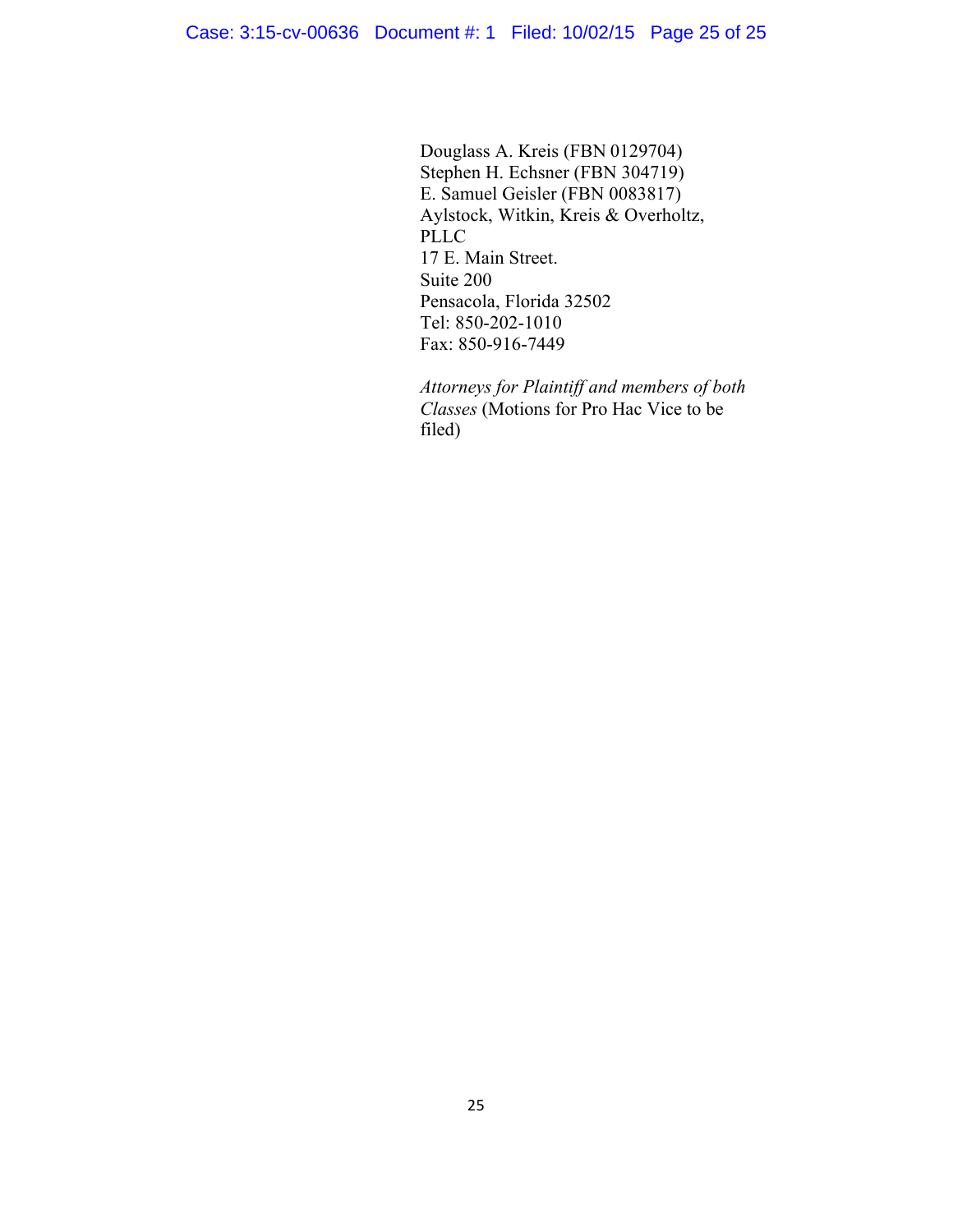# IS 44 (Rev. 09/11) **Case: 3:15-cv-00636 AVILLEOVER SHEET** 10/02/15 Page 1 of 2

The JS 44 civil cover sheet and the information contained herein neither replace nor supplement the filing and service of pleadings or other papers as required by law, except as provided<br>by local rules of court. This form,

| I. (a) PLAINTIFFS<br>Lindá R. Sanders,<br>individually and on behalf of all others similarly situated.                                                                                                                                 |                                                                                                                                                                                                                                                                  |                                                                                                                                                                                                                                                                                     |                  | <b>DEFENDANTS</b><br>Volkswagen Group of America Inc. and Volkswagen AG                                                                                                                           |                                                                                 |                                                                                                                       |                                                                                                                                                                                                                                                |
|----------------------------------------------------------------------------------------------------------------------------------------------------------------------------------------------------------------------------------------|------------------------------------------------------------------------------------------------------------------------------------------------------------------------------------------------------------------------------------------------------------------|-------------------------------------------------------------------------------------------------------------------------------------------------------------------------------------------------------------------------------------------------------------------------------------|------------------|---------------------------------------------------------------------------------------------------------------------------------------------------------------------------------------------------|---------------------------------------------------------------------------------|-----------------------------------------------------------------------------------------------------------------------|------------------------------------------------------------------------------------------------------------------------------------------------------------------------------------------------------------------------------------------------|
| (b) County of Residence of First Listed Plaintiff                                                                                                                                                                                      | (EXCEPT IN U.S. PLAINTIFF CASES)                                                                                                                                                                                                                                 | Dane County, Wisconsin                                                                                                                                                                                                                                                              |                  | County of Residence of First Listed Defendant<br>NOTE:                                                                                                                                            |                                                                                 | (IN U.S. PLAINTIFF CASES ONLY)<br>THE TRACT OF LAND INVOLVED.                                                         | Fairfax, VA<br>IN LAND CONDEMNATION CASES, USE THE LOCATION OF                                                                                                                                                                                 |
| Neffb. Uven võit "Aytstock, Witkin, Kresse & Werenotz, 17 East Main<br>St., Suite 200, Pensacola FL 32502                                                                                                                              |                                                                                                                                                                                                                                                                  |                                                                                                                                                                                                                                                                                     |                  | Attorneys (If Known)                                                                                                                                                                              |                                                                                 |                                                                                                                       |                                                                                                                                                                                                                                                |
| <b>II. BASIS OF JURISDICTION</b>                                                                                                                                                                                                       |                                                                                                                                                                                                                                                                  | (Place an "X" in One Box Only)                                                                                                                                                                                                                                                      |                  |                                                                                                                                                                                                   |                                                                                 |                                                                                                                       | III. CITIZENSHIP OF PRINCIPAL PARTIES (Place an "X" in One Box for Plaintiff)                                                                                                                                                                  |
| U.S. Government<br>$\Box$ 1<br>Plaintiff                                                                                                                                                                                               | <b>3</b> Federal Question<br>(U.S. Government Not a Party)                                                                                                                                                                                                       |                                                                                                                                                                                                                                                                                     |                  | (For Diversity Cases Only)<br>Citizen of This State                                                                                                                                               | <b>DEF</b><br>PTF<br>$\mathsf{X}$<br>$\Box$ 1                                   | Incorporated or Principal Place<br>of Business In This State                                                          | and One Box for Defendant)<br>PTF<br><b>DEF</b><br>$\Box$ 4<br>$\Box$ 4                                                                                                                                                                        |
| $\Box$ 2 U.S. Government<br>Defendant                                                                                                                                                                                                  | $\mathbf{\times}$ 4 Diversity                                                                                                                                                                                                                                    | (Indicate Citizenship of Parties in Item III)                                                                                                                                                                                                                                       |                  | Citizen of Another State<br>Citizen or Subject of a                                                                                                                                               | $\Box$ 2<br>$\Box$ 2<br>$\Box$ 3                                                | Incorporated and Principal Place<br>of Business In Another State<br>$\Box$ 3 Foreign Nation                           | $\mathbf{X}$ 5<br>$\Box$<br>- 5<br>$\Box$<br>-6<br>$\Box$ 6                                                                                                                                                                                    |
|                                                                                                                                                                                                                                        |                                                                                                                                                                                                                                                                  |                                                                                                                                                                                                                                                                                     |                  | Foreign Country                                                                                                                                                                                   |                                                                                 |                                                                                                                       |                                                                                                                                                                                                                                                |
| <b>IV. NATURE OF SUIT</b> (Place an "X" in One Box Only)<br><b>CONTRACT</b>                                                                                                                                                            |                                                                                                                                                                                                                                                                  | <b>TORTS</b>                                                                                                                                                                                                                                                                        |                  | <b>FORFEITURE/PENALTY</b>                                                                                                                                                                         |                                                                                 | <b>BANKRUPTCY</b>                                                                                                     | <b>OTHER STATUTES</b>                                                                                                                                                                                                                          |
| $\Box$ 110 Insurance<br>$\Box$ 120 Marine<br>130 Miller Act<br>140 Negotiable Instrument<br>$\Box$ 150 Recovery of Overpayment<br>& Enforcement of Judgment<br>151 Medicare Act<br>□ 152 Recovery of Defaulted<br><b>Student Loans</b> | PERSONAL INJURY<br>$\Box$ 310 Airplane<br>315 Airplane Product<br>Liability<br>$\Box$ 320 Assault, Libel &<br>Slander<br>□ 330 Federal Employers'<br>Liability<br>$\square$ 340 Marine                                                                           | PERSONAL INJURY<br>$\Box$ 365 Personal Injury -<br>Product Liability<br>367 Health Care/<br>Pharmaceutical<br>Personal Injury<br>Product Liability<br>368 Asbestos Personal<br><b>Injury Product</b>                                                                                | $\Box$ 690 Other | □ 625 Drug Related Seizure<br>of Property 21 USC 881                                                                                                                                              | □ 423 Withdrawal<br>$\Box$ 820 Copyrights<br>□ 830 Patent<br>□ 840 Trademark    | 1422 Appeal 28 USC 158<br>28 USC 157<br><b>PROPERTY RIGHTS</b>                                                        | 375 False Claims Act<br>$\Box$ 400 State Reapportionment<br>$\Box$ 410 Antitrust<br>$\Box$ 430 Banks and Banking<br>1 450 Commerce<br>$\Box$ 460 Deportation<br>□ 470 Racketeer Influenced and<br>Corrupt Organizations<br>480 Consumer Credit |
| (Excl. Veterans)<br>$\Box$ 153 Recovery of Overpayment<br>of Veteran's Benefits<br>160 Stockholders' Suits<br>190 Other Contract<br>195 Contract Product Liability<br>$\Box$ 196 Franchise                                             | 345 Marine Product<br>Liability<br>□ 350 Motor Vehicle<br>355 Motor Vehicle<br><b>Product Liability</b><br>360 Other Personal<br>Injury<br>$\Box$ 362 Personal Injury -<br>Med. Malpractice                                                                      | Liability<br>PERSONAL PROPERTY<br>370 Other Fraud<br>$\Box$ 371 Truth in Lending<br>380 Other Personal<br>Property Damage<br>385 Property Damage<br>Product Liability                                                                                                               | Act              | <b>LABOR</b><br>710 Fair Labor Standards<br>720 Labor/Mgmt. Relations<br>740 Railway Labor Act<br>751 Family and Medical<br>Leave Act<br>790 Other Labor Litigation<br>$\Box$ 791 Empl. Ret. Inc. | $\Box$ 861 HIA (1395ff)<br>$\Box$ 864 SSID Title XVI<br>$\Box$ 865 RSI (405(g)) | <b>SOCIAL SECURITY</b><br>$\Box$ 862 Black Lung (923)<br>$\Box$ 863 DIWC/DIWW (405(g))                                | 490 Cable/Sat TV<br>□ 850 Securities/Commodities/<br>Exchange<br>1 890 Other Statutory Actions<br>$\Box$ 891 Agricultural Acts<br>1 893 Environmental Matters<br>$\Box$ 895 Freedom of Information<br>Act<br>□ 896 Arbitration                 |
| <b>REAL PROPERTY</b><br>$\Box$ 210 Land Condemnation<br>$\Box$ 220 Foreclosure<br>$\Box$ 230 Rent Lease & Ejectment<br>240 Torts to Land<br>245 Tort Product Liability<br>□ 290 All Other Real Property                                | <b>CIVIL RIGHTS</b><br>$\Box$ 440 Other Civil Rights<br>$\Box$ 441 Voting<br>$\Box$ 442 Employment<br>$\Box$ 443 Housing/<br>Accommodations<br>$\Box$ 445 Amer. w/Disabilities -<br>Employment<br>$\square$ 446 Amer. w/Disabilities -<br>Other<br>448 Education | <b>PRISONER PETITIONS</b><br>$\Box$ 510 Motions to Vacate<br>Sentence<br><b>Habeas Corpus:</b><br>$\Box$ 530 General<br>535 Death Penalty<br>$\Box$ 540 Mandamus & Other<br>$\Box$ 550 Civil Rights<br>555 Prison Condition<br>560 Civil Detainee -<br>Conditions of<br>Confinement |                  | Security Act<br><b>IMMIGRATION</b><br>$\Box$ 462 Naturalization Application<br>1463 Habeas Corpus -<br>Alien Detainee<br>(Prisoner Petition)<br>$\Box$ 465 Other Immigration<br>Actions           |                                                                                 | <b>FEDERAL TAX SUITS</b><br>$\Box$ 870 Taxes (U.S. Plaintiff<br>or Defendant)<br>□ 871 IRS-Third Party<br>26 USC 7609 | □ 899 Administrative Procedure<br>Act/Review or Appeal of<br><b>Agency Decision</b><br>$\Box$ 950 Constitutionality of<br><b>State Statutes</b>                                                                                                |
| V. ORIGIN<br>$\mathbf{X}$ 1 Original<br>Proceeding                                                                                                                                                                                     | (Place an "X" in One Box Only)<br>$\Box$ 2 Removed from<br>$\Box$ 3<br><b>State Court</b>                                                                                                                                                                        | Remanded from<br>Appellate Court<br>Cite the U.S. Civil Statute under which you are filing (Do not cite jurisdictional statutes unless diversity):                                                                                                                                  | Reopened         | $\Box$ 4 Reinstated or $\Box$ 5<br>(specify)                                                                                                                                                      | Transferred from<br>another district                                            | $\Box$ 6 Multidistrict<br>Litigation                                                                                  |                                                                                                                                                                                                                                                |
| <b>VI. CAUSE OF ACTION</b>                                                                                                                                                                                                             | Brief description of cause:                                                                                                                                                                                                                                      | 28 USC 1332(d); 42 USC; Class Action Fairness Act 7401 7401-76711q Clean Air Act<br>Violation of Clean Air Act, Wis. Stat. § 100.18, and Breach of Contract against Volkswagen                                                                                                      |                  |                                                                                                                                                                                                   |                                                                                 |                                                                                                                       |                                                                                                                                                                                                                                                |
| <b>VII. REQUESTED IN</b><br><b>COMPLAINT:</b>                                                                                                                                                                                          | $\Box$<br>UNDER F.R.C.P. 23                                                                                                                                                                                                                                      | CHECK IF THIS IS A CLASS ACTION                                                                                                                                                                                                                                                     |                  | <b>DEMANDS</b>                                                                                                                                                                                    |                                                                                 | <b>JURY DEMAND:</b>                                                                                                   | CHECK YES only if demanded in complaint:<br>$\mathbf{X}$ Yes<br>$\Box$ No                                                                                                                                                                      |
| VIII. RELATED CASE(S)<br>IF ANY                                                                                                                                                                                                        | (See instructions):                                                                                                                                                                                                                                              | <b>JUDGE</b>                                                                                                                                                                                                                                                                        |                  |                                                                                                                                                                                                   |                                                                                 | DOCKET NUMBER                                                                                                         |                                                                                                                                                                                                                                                |
| <b>DATE</b><br>10/02/2015<br><b>FOR OFFICE USE ONLY</b>                                                                                                                                                                                |                                                                                                                                                                                                                                                                  | SIGNATURE OF ATTORNEY OF RECORD                                                                                                                                                                                                                                                     |                  |                                                                                                                                                                                                   |                                                                                 |                                                                                                                       |                                                                                                                                                                                                                                                |
| <b>RECEIPT#</b>                                                                                                                                                                                                                        | <b>AMOUNT</b>                                                                                                                                                                                                                                                    | <b>APPLYING IFP</b>                                                                                                                                                                                                                                                                 |                  | <b>JUDGE</b>                                                                                                                                                                                      |                                                                                 | MAG. JUDGE                                                                                                            |                                                                                                                                                                                                                                                |
| Print                                                                                                                                                                                                                                  | Save As                                                                                                                                                                                                                                                          |                                                                                                                                                                                                                                                                                     |                  |                                                                                                                                                                                                   |                                                                                 |                                                                                                                       | Reset                                                                                                                                                                                                                                          |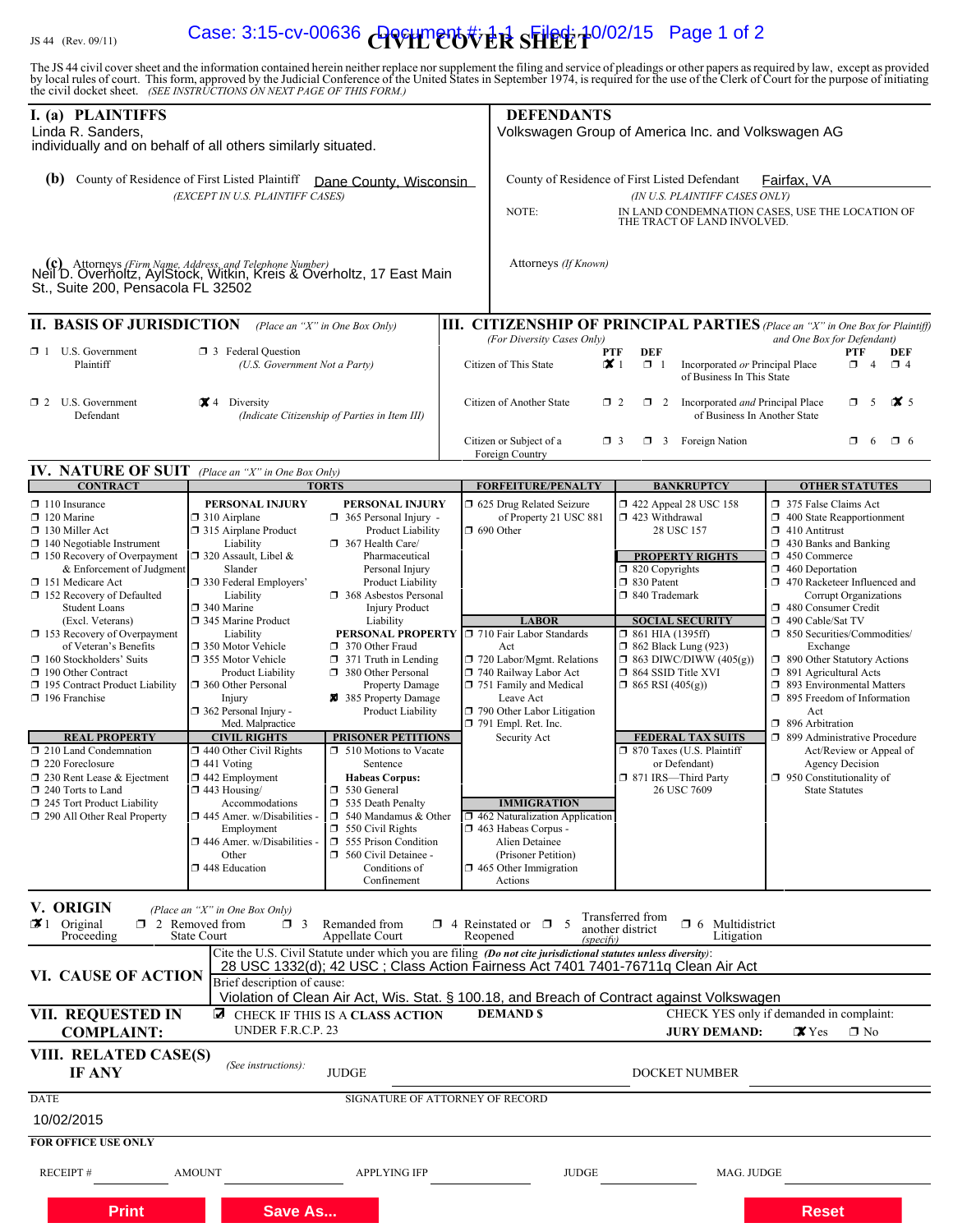#### **INSTRUCTIONS FOR ATTORNEYS COMPLETING CIVIL COVER SHEET FORM JS 44**

#### Authority For Civil Cover Sheet

The JS 44 civil cover sheet and the information contained herein neither replaces nor supplements the filings and service of pleading or other papers as required by law, except as provided by local rules of court. This form, approved by the Judicial Conference of the United States in September 1974, is required for the use of the Clerk of Court for the purpose of initiating the civil docket sheet. Consequently, a civil cover sheet is submitted to the Clerk of Court for each civil complaint filed. The attorney filing a case should complete the form as follows:

**I. (a) Plaintiffs-Defendants.** Enter names (last, first, middle initial) of plaintiff and defendant. If the plaintiff or defendant is a government agency, use only the full name or standard abbreviations. If the plaintiff or defendant is an official within a government agency, identify first the agency and then the official, giving both name and title.

(b) County of Residence. For each civil case filed, except U.S. plaintiff cases, enter the name of the county where the first listed plaintiff resides at the time of filing. In U.S. plaintiff cases, enter the name of the county in which the first listed defendant resides at the time of filing. (NOTE: In land condemnation cases, the county of residence of the "defendant" is the location of the tract of land involved.)

(c) Attorneys. Enter the firm name, address, telephone number, and attorney of record. If there are several attorneys, list them on an attachment, noting in this section "(see attachment)".

 **II. Jurisdiction**. The basis of jurisdiction is set forth under Rule 8(a), F.R.C.P., which requires that jurisdictions be shown in pleadings. Place an "X" in one of the boxes. If there is more than one basis of jurisdiction, precedence is given in the order shown below.

United States plaintiff. (1) Jurisdiction based on 28 U.S.C. 1345 and 1348. Suits by agencies and officers of the United States are included here.

United States defendant. (2) When the plaintiff is suing the United States, its officers or agencies, place an "X" in this box.

Federal question. (3) This refers to suits under 28 U.S.C. 1331, where jurisdiction arises under the Constitution of the United States, an amendment to the Constitution, an act of Congress or a treaty of the United States. In cases where the U.S. is a party, the U.S. plaintiff or defendant code takes precedence, and box 1 or 2 should be marked.

Diversity of citizenship. (4) This refers to suits under 28 U.S.C. 1332, where parties are citizens of different states. When Box 4 is checked, the citizenship of the different parties must be checked. (See Section III below; federal question actions take precedence over diversity cases.)

**III. Residence (citizenship) of Principal Parties.** This section of the JS 44 is to be completed if diversity of citizenship was indicated above. Mark this section for each principal party.

**IV. Nature of Suit**. Place an "X" in the appropriate box. If the nature of suit cannot be determined, be sure the cause of action, in Section VI below, is sufficient to enable the deputy clerk or the statistical clerks in the Administrative Office to determine the nature of suit. If the cause fits more than one nature of suit, select the most definitive.

**V. Origin**. Place an "X" in one of the seven boxes.

Original Proceedings. (1) Cases which originate in the United States district courts.

Removed from State Court. (2) Proceedings initiated in state courts may be removed to the district courts under Title 28 U.S.C., Section 1441. When the petition for removal is granted, check this box.

Remanded from Appellate Court. (3) Check this box for cases remanded to the district court for further action. Use the date of remand as the filing date.

Reinstated or Reopened. (4) Check this box for cases reinstated or reopened in the district court. Use the reopening date as the filing date.

Transferred from Another District. (5) For cases transferred under Title 28 U.S.C. Section 1404(a). Do not use this for within district transfers or multidistrict litigation transfers.

Multidistrict Litigation. (6) Check this box when a multidistrict case is transferred into the district under authority of Title 28 U.S.C. Section 1407. When this box is checked, do not check (5) above.

Appeal to District Judge from Magistrate Judgment. (7) Check this box for an appeal from a magistrate judge's decision.

**VI. Cause of Action**. Report the civil statute directly related to the cause of action and give a brief description of the cause. **Do not cite jurisdictional statutes unless diversity.** Example: U.S. Civil Statute: 47 USC 553 Brief Description: Unauthorized reception of cable service

**VII. Requested in Complaint**. Class Action. Place an "X" in this box if you are filing a class action under Rule 23, F.R.Cv.P.

Demand. In this space enter the dollar amount (in thousands of dollars) being demanded or indicate other demand such as a preliminary injunction.

Jury Demand. Check the appropriate box to indicate whether or not a jury is being demanded.

**VIII. Related Cases**. This section of the JS 44 is used to reference related pending cases if any. If there are related pending cases, insert the docket numbers and the corresponding judge names for such cases.

**Date and Attorney Signature**. Date and sign the civil cover sheet.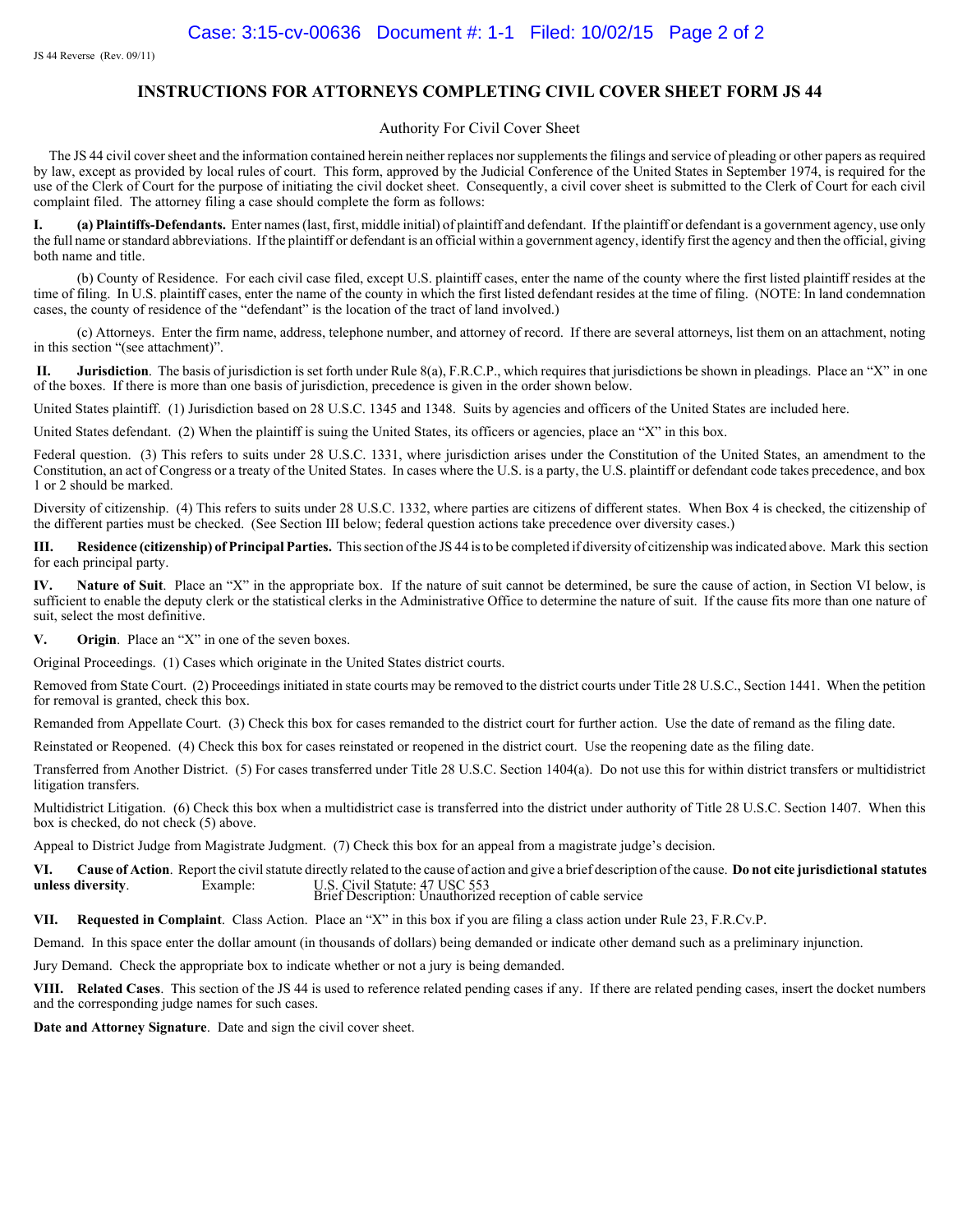A0440 (Rev. 12/09) Summons in <sup>a</sup> Civil Action

|                                                                                   | <b>UNITED STATES DISTRICT COURT</b><br>for the |
|-----------------------------------------------------------------------------------|------------------------------------------------|
| Western District of Wisconsin                                                     |                                                |
| LINDA R. SANDERS, individually, and on behalf of<br>all others similarly situated |                                                |
| Plaintiff                                                                         |                                                |
| V.                                                                                | Civil Action No. $15$ -CV-636                  |
| VOLKSWAGEN GROUP OF AMERICA, INC., and<br><b>VOLKSWAGEN AG.</b>                   |                                                |
| Defendant                                                                         |                                                |
|                                                                                   | SUMMONS IN A CIVIL ACTION                      |
| To: (Defendant's name and address) Volkswagen AG                                  |                                                |

D-38436 Wolfsburg **Germany** 

A lawsuit has been filed against you.

Within 21 days after service of this summons on you (not counting the day you received it) — or 60 days if you are the United States or a United States agency, or an officer or employee of the United States described in Fed. R. Civ. P. 12 (a)(2) or (3) — you must serve on the plaintiff an answer to the attached complaint or a motion under Rule 12 of the Federal Rules of Civil Procedure. The answer or motion must be served on the plaintiff or plaintiff's attorney, whose name and address are: Neil D. Overholtz, Esq. whose name and address are:

Aylstock, Witkin, Kreis & Overholtz, PLLC 17 East Main Street, Suite 200 Pensacola, FL 32502

If you fail to respond, judgment by default will be entered against you for the relief demanded in the complaint. You also must file your answer or motion with the court.

CLERK OF COURT

Date:

Signature of Clerk or Deputy Clerk